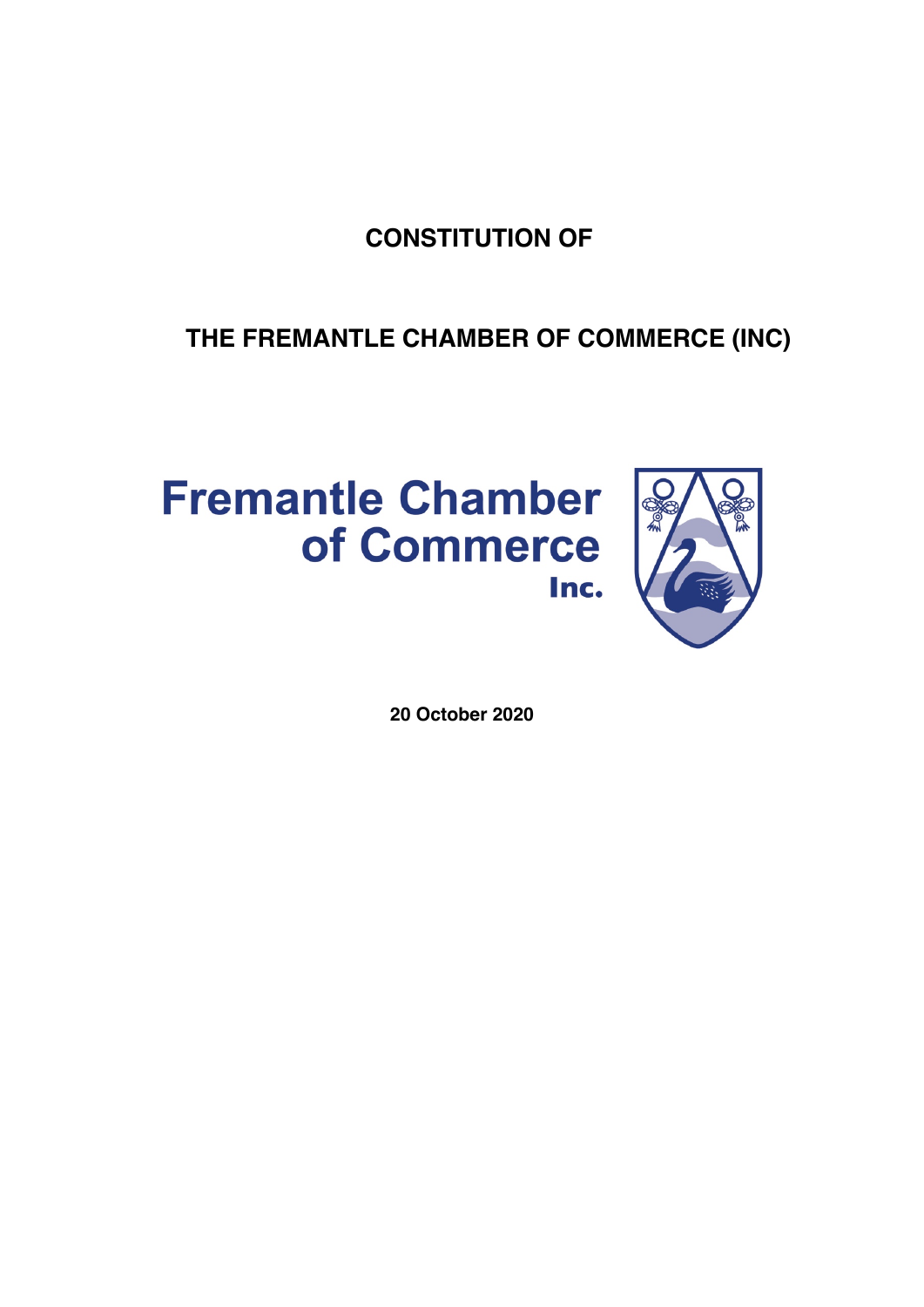# **Table of Contents**

| 17. |
|-----|
|     |
|     |
|     |
|     |
|     |
| 23. |
|     |
|     |
|     |
|     |
|     |
|     |
|     |
|     |
|     |
|     |
|     |
|     |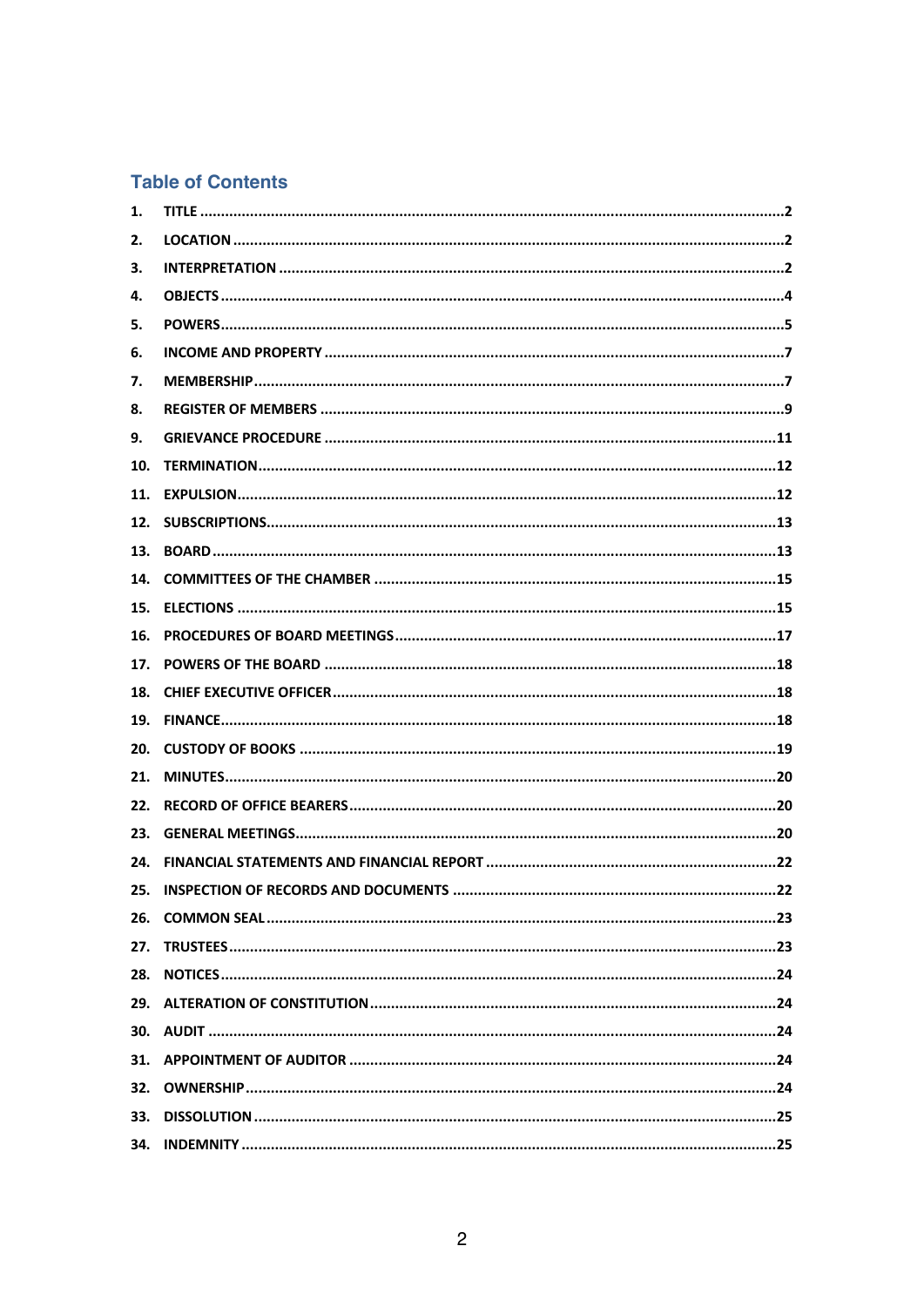# **Constitution of The Fremantle Chamber of Commerce (Inc)**

# **1. TITLE**

The name of the organisation is " The Fremantle Chamber of Commerce (Inc)" referred to in these Rules as "the Chamber".

# **2. LOCATION**

The office of the Chamber shall be located in Fremantle.

# **3. INTERPRETATION**

In the event of any question arising as to the interpretation or application of these Rules, the Board shall decide the matter, subject to an appeal for a final decision to a General Meeting of the Chamber.

#### 3.1 Definitions

In this Constitution, unless the context otherwise requires:

- (a) "Act" means the Associations Incorporation Act 2015
- (b) "Annual General Meeting" means the annual general meeting of the Chamber convened pursuant to Rule 23.1;
- (c) "Auditor" means the auditor of the Chamber's financial affairs and records appointed pursuant to Rule 31;
- (d) "Board" means the Board of the Chamber for the time being duly constituted as such in accordance with Rule 13;
- (e) "Board Meeting" means meeting of the Board of the Chamber;
- (f) "Body" means a body corporate or an unincorporated body and includes, for example, a society of association body;
- (g) "Books" of the Association, includes the following
	- (i) a register;
	- (ii) financial records, financial statements or financial reports, however compiled, recorded or stored;
	- (iii) a document;
	- (iv) any other record of information;
- (h) "Chamber" means The Fremantle Chamber of Commerce Inc;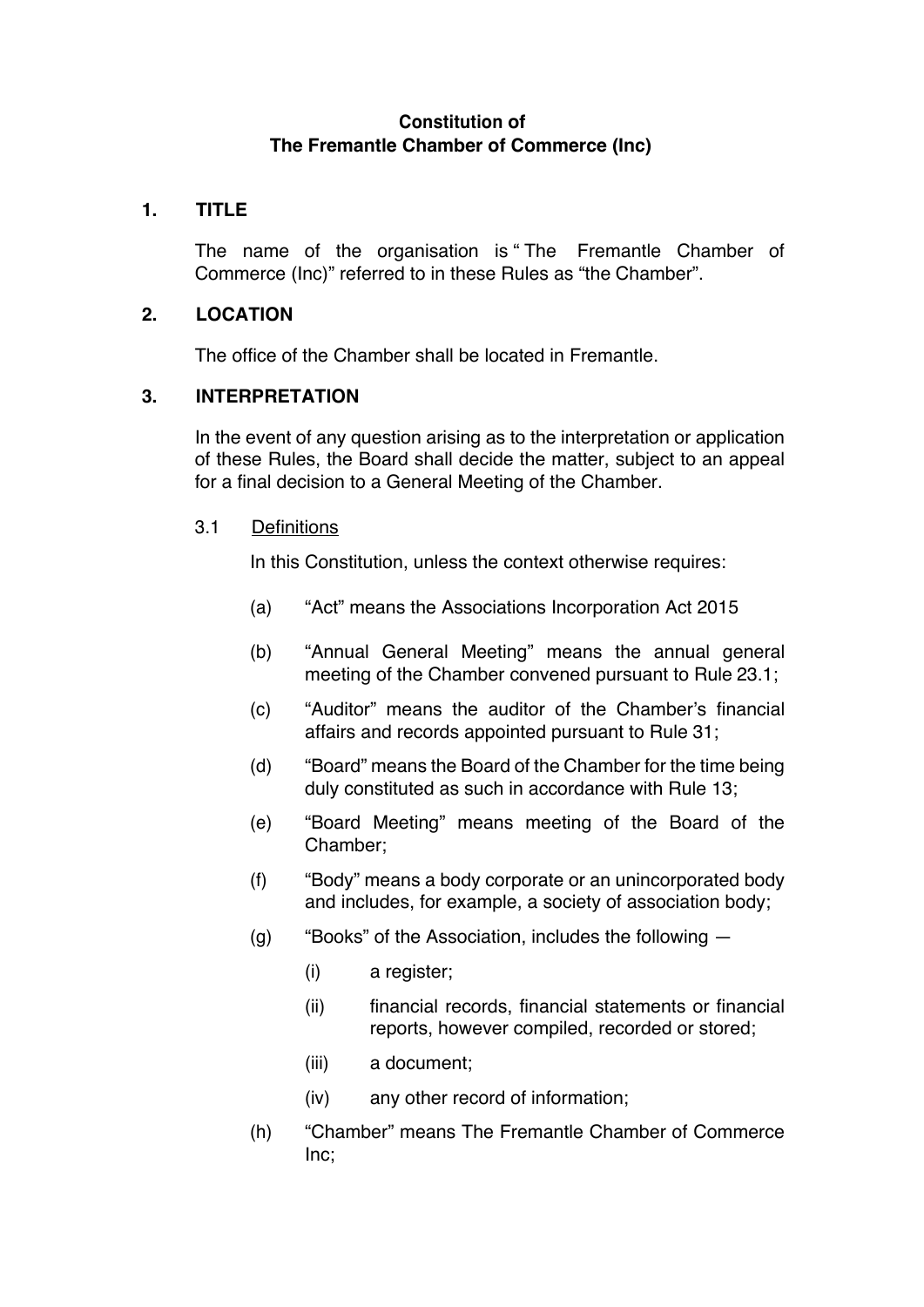- (i) "Chief Executive Officer" or "CEO" means the person appointed by the Board to that position, charged with the management of the activities of the Chamber, but subject to the overall supervision of the Board;
- (j) "Commissioner" means the person for the time being designated as the Commissioner under section 153 of the Act;
- (k) "Committee" means a committee of the Chamber formed and operating pursuant to Rule 14;
- (l) "Division" means a category of membership of the Chamber based on interest or type;
- (m) "Financial Report" of a tier 2 association or a tier 3 association, has the meaning given in section 63 of the Act
- (n) "Financial Year" of the Chamber means the period of 12 months beginning on the  $1<sup>st</sup>$  day of July and ending on  $30<sup>th</sup>$ day of June in each year.
- (o) "Firm" means a partnership within the meaning of the Partnership Act 1895;
- (p) "General Meeting" means a general meeting of the Chamber convened pursuant to Rule 23.3;
- (q) "Grievance Officer" means the person appointed by the Board (not being a member of the Board) as the Chamber's grievance officer;
- (r) "Grievance procedure" means the procedures set out in Rule 9;
- (s) "Member" means any member of the Chamber for the time being but in Rule 7.12 (for the avoidance of any doubt) a Member does not include an Honorary Member;
- (t) "Objects of the Chamber" or "Objects" mean the objectives of the Chamber as set out in Rule 4;
- (u) "Officer" has the same meaning as in the Act from time to time.
- (v) "Party to a dispute" includes a person who is a party to the dispute; and who ceases to be a member within 6 months before the dispute has come to the attention of each party to the dispute.
- (w) "Powers" means the powers as set out in Rule 5;
- (x) "Register of Members" means the register of members referred to in section 53 of the Act;
- (y) "Rule" means a rule of this Constitution, and "Rules" means all of the rules of this Constitution;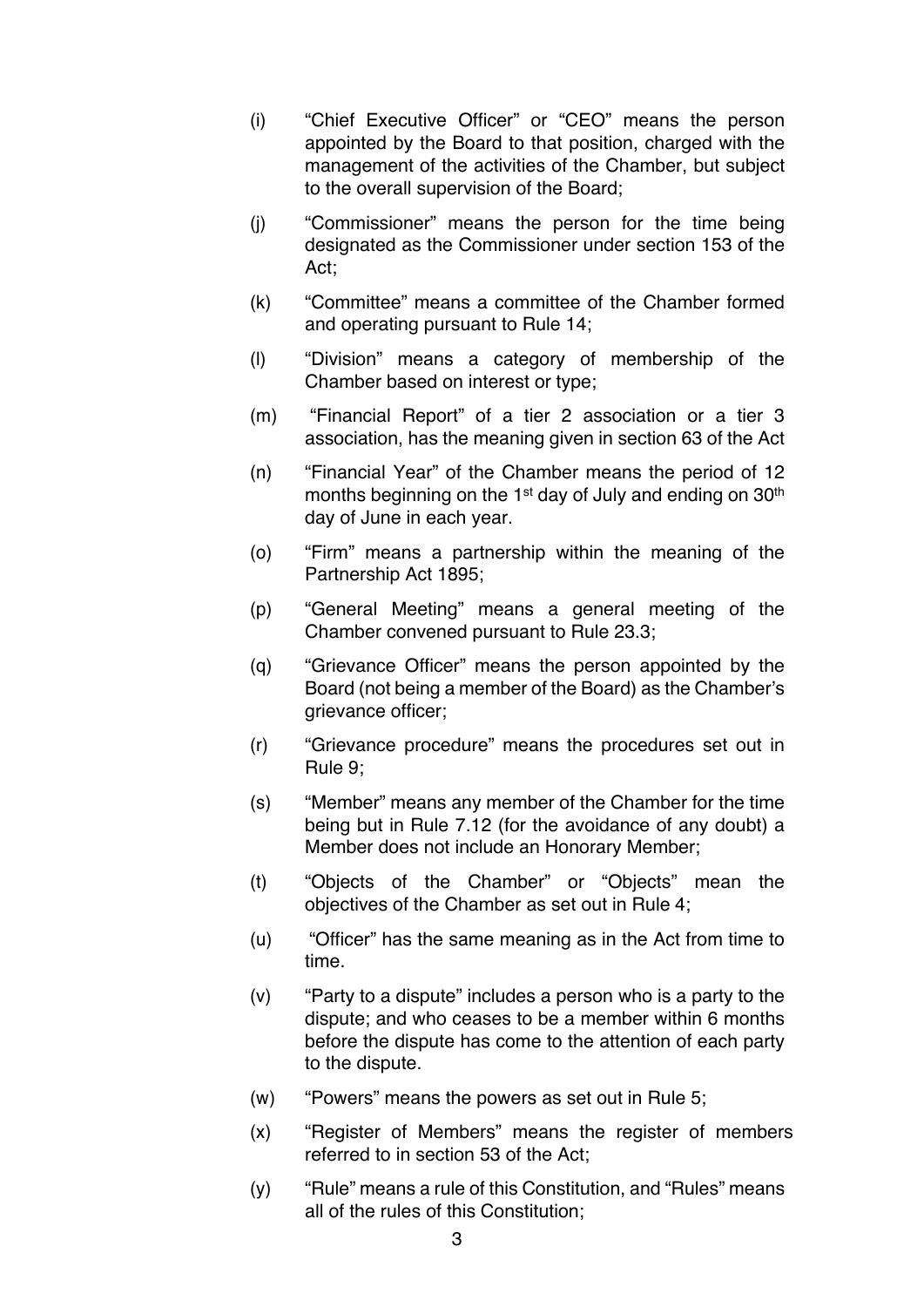(z) "Special General Meeting" means a special General Meeting of the Chamber convened pursuant to Rule 23.4

# 3.2 Interpretation

In these Rules, unless the context otherwise requires, a reference to a statute, ordinance, code or other law includes regulations and other statutory instruments under it, and any consolidations, amendments, reenactments or replacements of any of them (whether of the same or any legislative authority having jurisdiction).

Where any word or phrase is defined, any other part of speech or other grammatical form of that word or phrase has a cognate meaning. The singular includes the plural and vice versa and the masculine gender includes the female gender and vice versa.

# **4. OBJECTS**

The Objects of the Chamber shall be:

- (a) to effectively represent the commercial, industrial and professional community of Fremantle in its broadest sense and to promote the economic, tourist, retail*,* cultural and environmental development of the district;
- (b) to take an active interest in all matters of the moment affecting the City of Fremantle and State of Western Australia with the view to improving, promoting and protecting the interests of Members;
- (c) to undertake an educative role to promote to Members of the Chamber and to the community, the need to strive for excellence in all commercial undertakings;
- (d) to promote within the community the ideals of hard work and achievement;
- (e) to establish a rapport with civic, business, and other sectors of the community and be recognised as representing and presenting the view of commerce to the community;
- (f) to assist in the promotion of trade, whether imports or exports and to keep Members informed of trade opportunities;
- (g) to keep Members informed on important matters affecting trade, commerce and industry, or retail and tourism, and to render a varied and comprehensive service to its Members according to their requirements from time to time;
- (h) to consider, respond to and advocate the amendment of Commonwealth or State legislation, regulations and policies and the by-laws, regulations and policies of local government bodies and other corporations directly or indirectly affecting commercial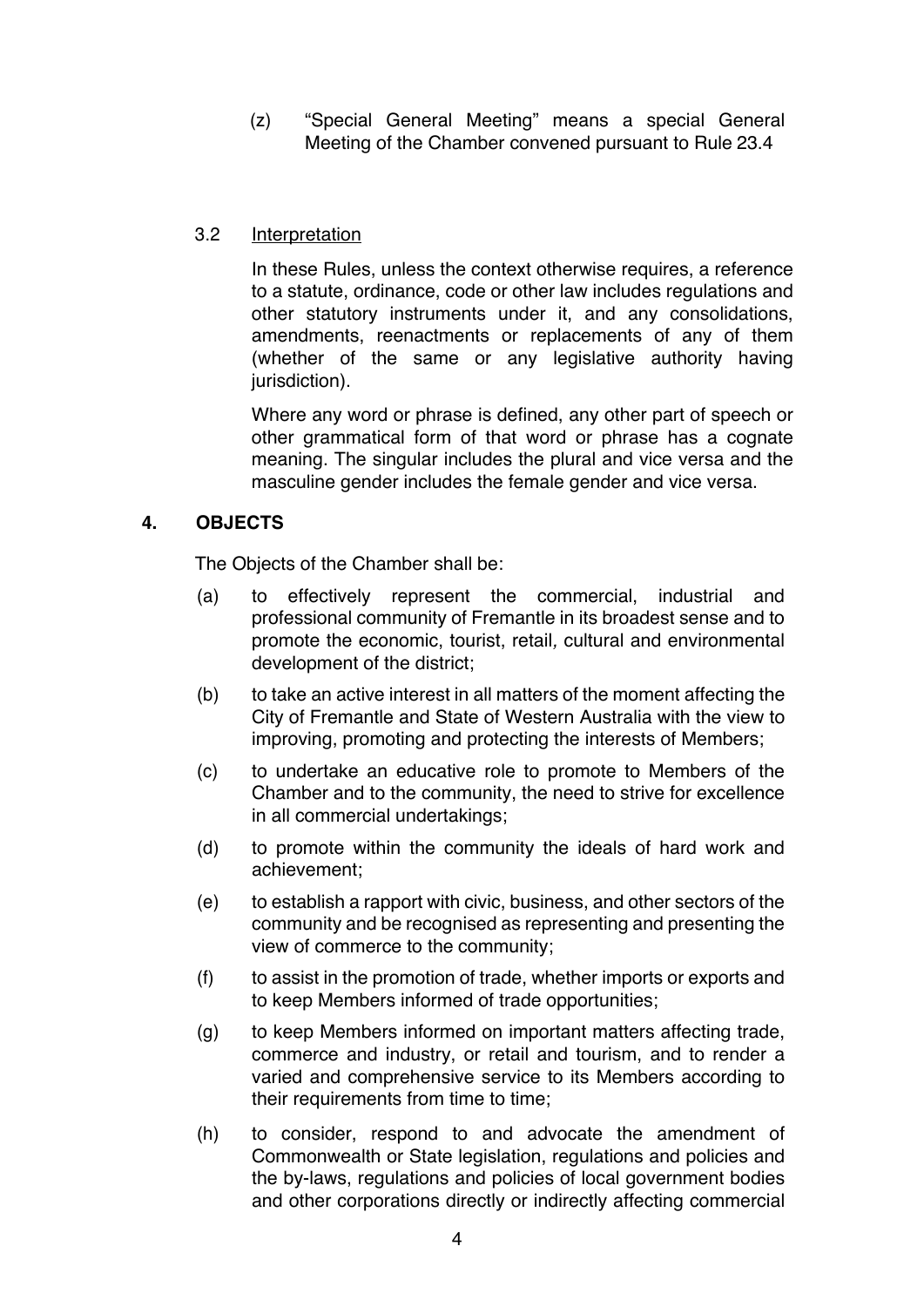interest and for such purposes to take all such steps or proceedings as may be expedient;

- (i) to establish and maintain relations with bodies having similar objects throughout the world;
- (j) to purchase, take on lease or in exchange, hire or otherwise acquire any real or personal property and rights or privileges which the Chamber may think necessary or convenient for any of the purposes given;
- (k) to improve, manage, develop, exchange, lease, mortgage, dispose of, turn to account or otherwise deal with all or any part of the real and personal property of the Chamber and in particular to let out any land or buildings or both of which the Chamber is owner or over which it has any control, so that it may be used for all or any of the purposes given;
- (l) to borrow, raise or secure the payment of money in such a manner as the Chamber thinks fit and in particular by the sale of debentures or debenture stock, charged upon all or any or the Chamber's property both present and future and to purchase, redeem or pay off any such debentures;
- (m) To enter into and bind all or any part of the assets and undertaking of the Chamber by guarantees, indemnities or similar obligations in any case where it is thought that the objects of the Chamber can be more fully realised or attained by such obligations;
- (n) to sell or dispose of any or all of the real and personal property of the Chamber for such consideration as the Chamber may think fit to invest and deal with the moneys of the Chamber not immediately required in such manner as may from time to time be determined; and\to do all lawful things as are incidental or conducive to the attainment of these Objects.

#### **5. POWERS**

In carrying out its Objects, the Chamber shall have the following Powers:

- (a) to purchase, take on lease or in exchange, hire, or otherwise acquire for the purpose of the Chamber any real or personal property;
- (b) to construct, remove, rebuild, alter, repair, improve and maintain any building for the purposes of the Chamber or otherwise;
- (c) to let any part or parts of any land or buildings in such manner as may be deemed expedient;
- (d) to borrow, raise or secure the payment of amounts in a way the Members decide;
- (e) to secure the amounts referred to in Rule 5 (d) or the payment or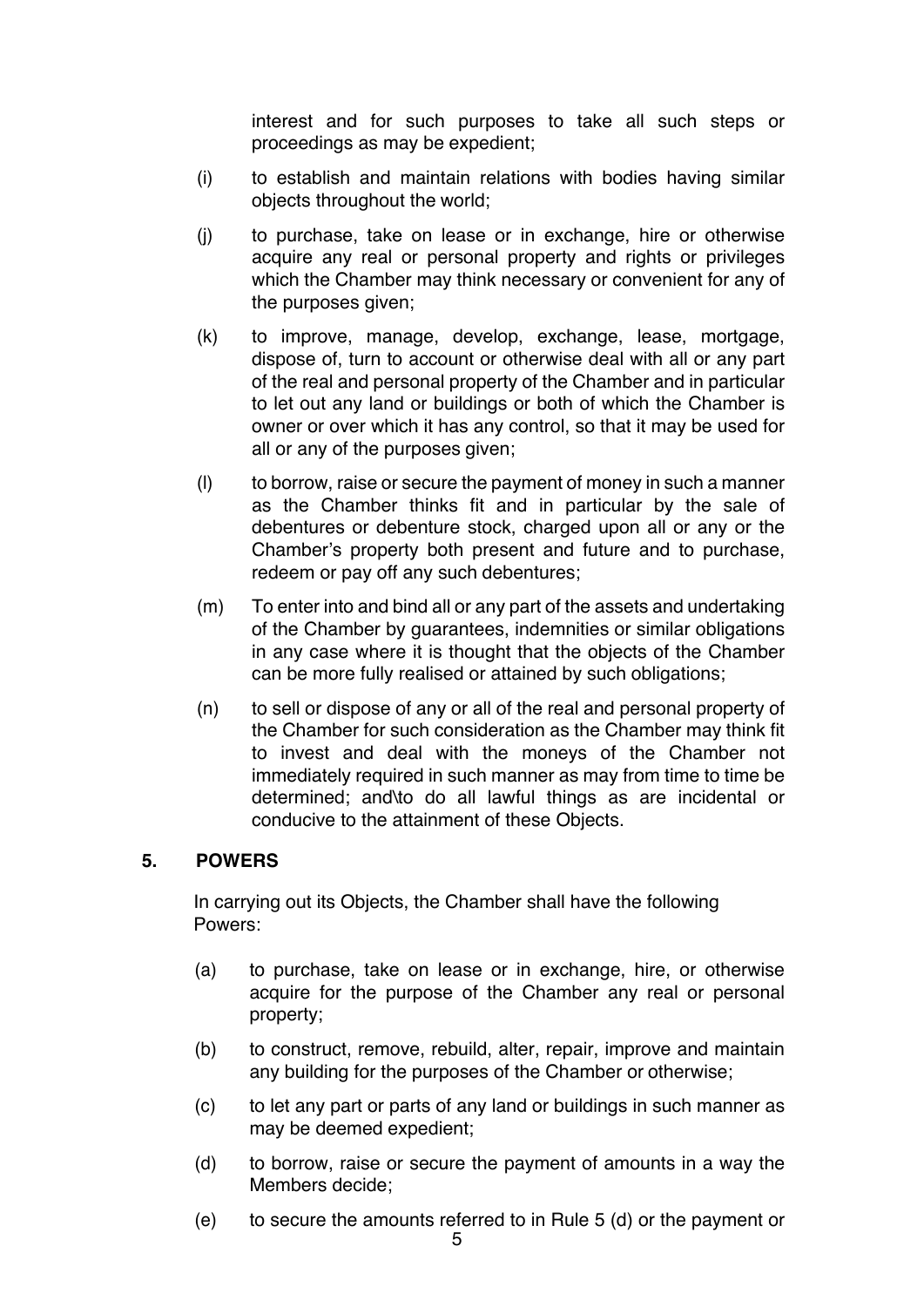performance of any debt, liability, contract, guarantee or other engagement incurred or to be entered into by the Chamber in any way, including by way of mortgages or debentures (with or without a charge upon the whole or part of the Chamber's property, both present and future);

- (f) borrow amounts from Members and pay interest on amounts borrowed;
- (g) to conduct bank accounts that are deemed necessary by the Chamber;
- (h) to invest in a way the Members may from time to time decide;
- (i) to sell, lease, mortgage, dispose of or otherwise deal with all or any part of the property of the Chamber;
- (j) to amalgamate, affiliate or co-operate with any institution, society or association having objects similar to those of the Chamber;
- (k) to subscribe or guarantee money for charitable or benevolent objects or for any public, general or useful objects;
- (l) to undertake and execute any trusts for the purpose of carrying out the objects of the Chamber as set out in this Constitution;
- (m) to engage professional assistance of any kind and remunerate any person for services rendered or to be rendered in or about the formation, reconstruction or promotion of the Chamber or the conduct of its affairs;
- (n) to print and publish electronically or non-electronically, all or any of newspapers, periodicals, pamphlets, circulars, bulletins, web pages or newsletters. To use or cause to be used, any form of media, radio or television, e-mail or facsimile to promote to the community or to Members any of the objects of the Chamber;
- (o) to promote, undertake and carry on research and every type of investigation with respect to industrial, commercial, economic, fiscal, social, education, legal, environmental or any other matters thought necessary or desirable in the promotion of the objects of the Chamber;
- (p) to enter into any arrangement with any Government or Authority that is incidental or conducive to the attainment of the Objects and the exercise of the powers of the Chamber;
- (q) to obtain from any such Government or Authority any rights, privileges and concessions which the Chamber may think it desirable to obtain and to carry out, exercise and comply with such arrangements, rights, privileges and concessions;
- (r) to employ executive staff and employees and to pay them salaries, wages, gratuities, and superannuation; and
- (s) to do all such other things in pursuit of the Objects of the Chamber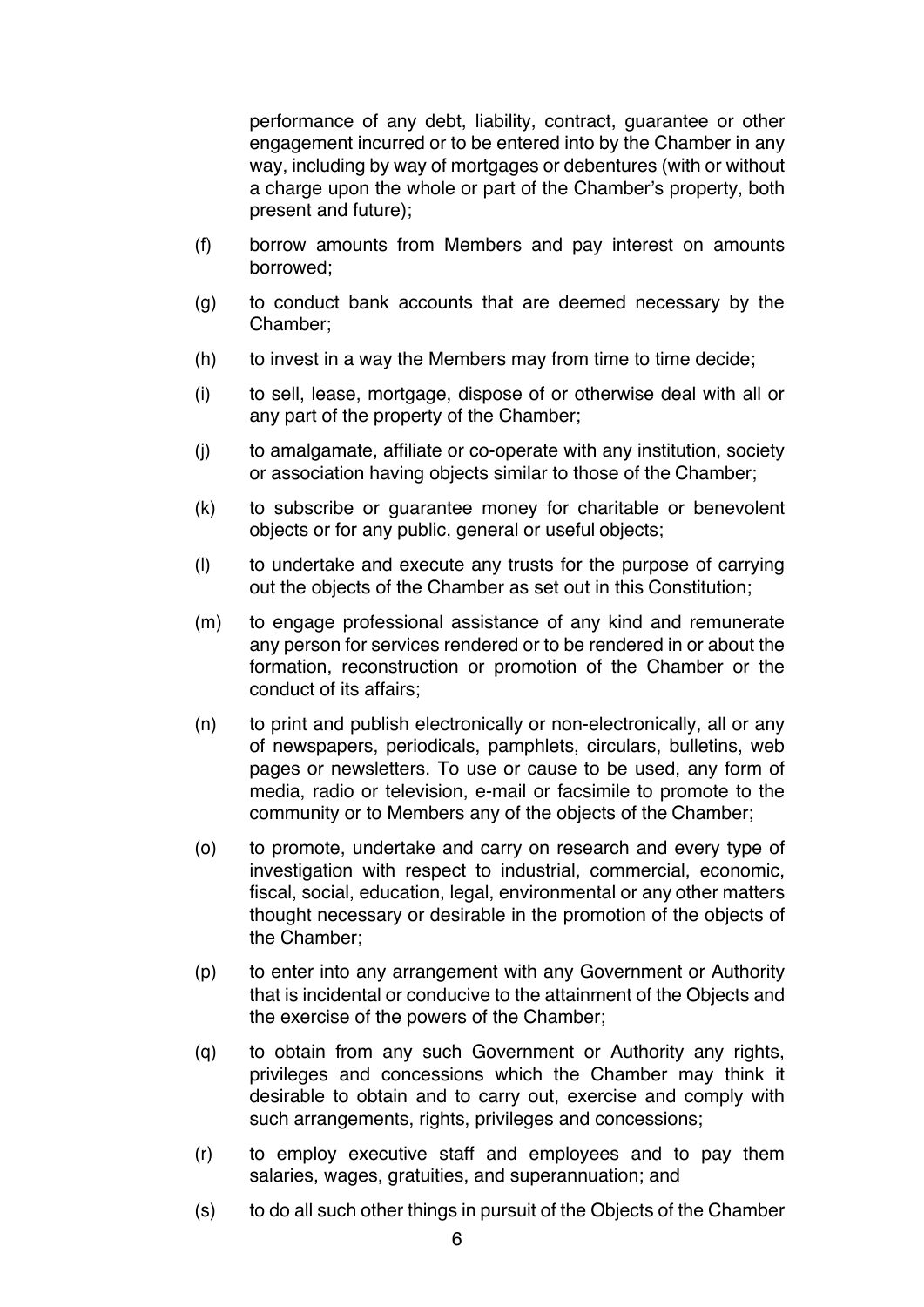as may be deemed necessary or desirable.

#### **6. INCOME AND PROPERTY**

- 6.1 Subject to this Constitution, and the Act, the activities of the Chamber are to be managed by, or under the direction of, the Board. The property and income shall be managed by the Board on behalf of the Chamber and must be applied solely towards the promotion of the Objects or purposes of the Chamber and no part of that property or income may be paid or otherwise distributed, directly or indirectly, to any Member, except in good faith in the promotion of those Objects or purposes.
- 6.2 A member of the Board will not be appointed to any salaried office of the Chamber or any office of the Chamber paid by fees, and no remuneration or other benefit in money or money's worth will be given by the Chamber to any member of the Board unless the payment is for:
	- (a) the payment in good faith to the member of the Board as reasonable remuneration for any services provided to the Chamber, or for goods supplied to the Chamber, in the ordinary course of business provided that the services and goods were previously approved by the Board;
	- (b) the repayment of out of pocket expenses incurred by the member of the Board and the expense was previously approved by the Board;
	- (c) interest on funds borrowed by the Chamber from a member of the Board. The interest shall be at a rate not exceeding interest at the rate for the time being which is or would be charged by the Chamber's bankers for money lent to the Chamber; or
	- (d) reasonable or proper rent for premises let to the Chamber.

# **7. MEMBERSHIP**

- 7.1 Applicants to be a Member must apply in writing in the manner that the Board prescribes from time to time. The applicant can be:
	- (a) any reputable person, Firm, or Body of high ethical standards;
	- (b) engaged or interested in commerce

is eligible to apply to become a Member of the Chamber.

- 7.2 Applicants for Membership become Members of the Chamber after election in the manner described in these rules and after payment of the entrance fee and subscription. Under S36(1)(b) of the Act, each new member will be provided with their own copy of this Constitution upon joining the Chamber.
- 7.3 The Board may delay its consideration of an application to be a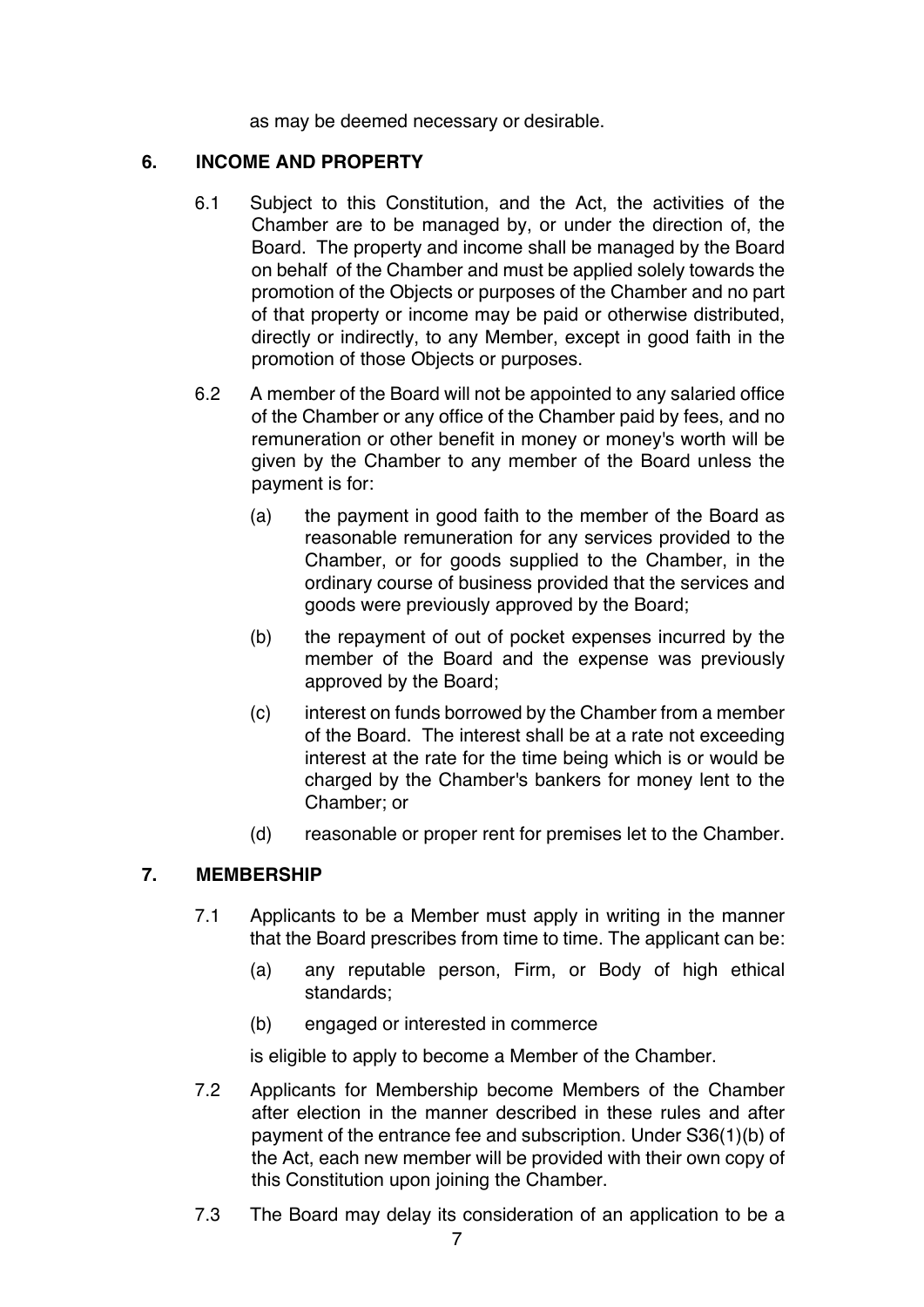Member if the Board considers any matter relating to the applicant or the application to be a Member needs to be clarified by the applicant or that the applicant needs to provide further information in support of the application.

- 7.4 The Board must not accept an application unless the applicant is eligible to be a Member;
- 7.5 The Board may reject an application to be a Member even if the applicant is eligible to be a Member and has applied to become a Member;
- 7.6 If the applicant to be a Member is rejected, the Board is not required to give the applicant its reasons for doing so;
- 7.7 Every candidate for Membership must complete an application form and pay the appropriate fees.
- 7.8 The Board may approve an application to be a Member by simple majority.
- 7.9 Representatives or nominees of Firms or Bodies must be employees of, or associates of, the nominating institutions, and must be first approved by the Board;
- 7.10 Written notice of the revocation of power as nominee or representative must be given by an institution to the Chief Executive Officer of the Chamber along with the name of the proposed succeeding nominee or representative;
- 7.11 The Board may, from time to time, create or rescind categories of Membership that reflect the interests of its members or the Objects of the Chamber. In doing so, the Board may define the name, privileges, conditions of Membership and membership fees, if any, associated with those Divisions;
- 7.12 Members who wish to form a special interest group as a sub set of a Committee may do so with the approval of the Board.
- 7.13 Voting
	- (a) Except for Honorary Members, each Member has one vote at a General Meeting or a Special General Meeting;
	- (b) Honorary Members cannot vote at any meeting of the Chamber;
	- (c) Each Member that is a Body or a Firm has one vote at a General Meeting or Special General Meeting of the Chamber through its nominee or representative.
- 7.14 Honorary Membership

The Board may elect an Honorary Membership of the Chamber to persons distinguished in public affairs, commerce, education, finance, consular officials or any person that the Board considers desirable to admit to Honorary Membership. Honorary Members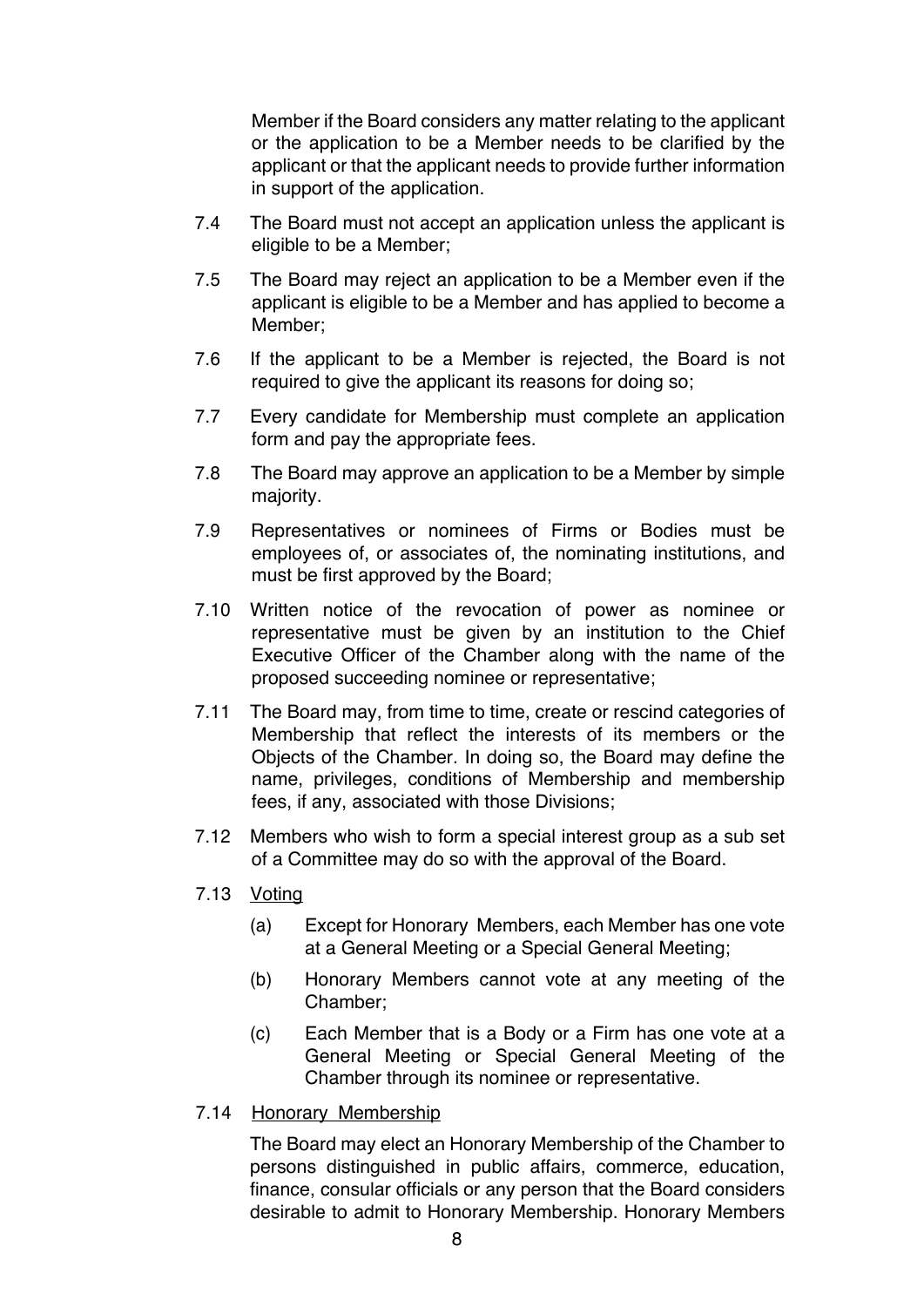are not entitled to vote at meetings.

- 7.15 Honorary Life Membership
	- (a) The Board may nominate for appointment as Honorary Life Member:
		- (i) any person being a past or current Member, or a representative of a Member company who has served the Chamber in any official capacity for at least 10 years and who has been a Member of the Chamber for at least 15 years or a member of the Board for at least 10 years; or
		- (ii) any Chamber staff member who has been employed by the Chamber for at least 15 years in total.
	- (b) In considering whether to nominate a person as an Honorary Life Member, the Board shall take into account and give due consideration to the following matters:
		- (i) the length and quality of service given by the proposed nominee of the Chamber; and
		- (ii) the benefits likely to flow to the Chamber from the election of the proposed nominee.
	- (c) Once a person's nomination has been approved by the Board as an Honorary Life Member, the Board shall:
		- (i) give notice of the nomination in the notice calling the next Annual General Meeting; and
		- (ii) place a motion before the Annual General Meeting to appoint the nominee to Honorary Life Membership.
	- (d) A person appointed as an Honorary Life Member at an Annual General Meeting will become an Honorary Life Member of the Chamber;
	- (e) An Honorary Life Member will:
		- (i) not be required to pay any subscription;
		- (ii) be accorded the courtesy, respect and honour due to them, as the holder of that position at the meetings and functions of the Chamber;
		- (iii) have the same rights and privileges as a Member; and,
		- (iv) be bound by the Constitution and Rules of the **Chamber**

#### **8. REGISTER OF MEMBERS**

8.1 The CEO, or another person authorised by the Board, is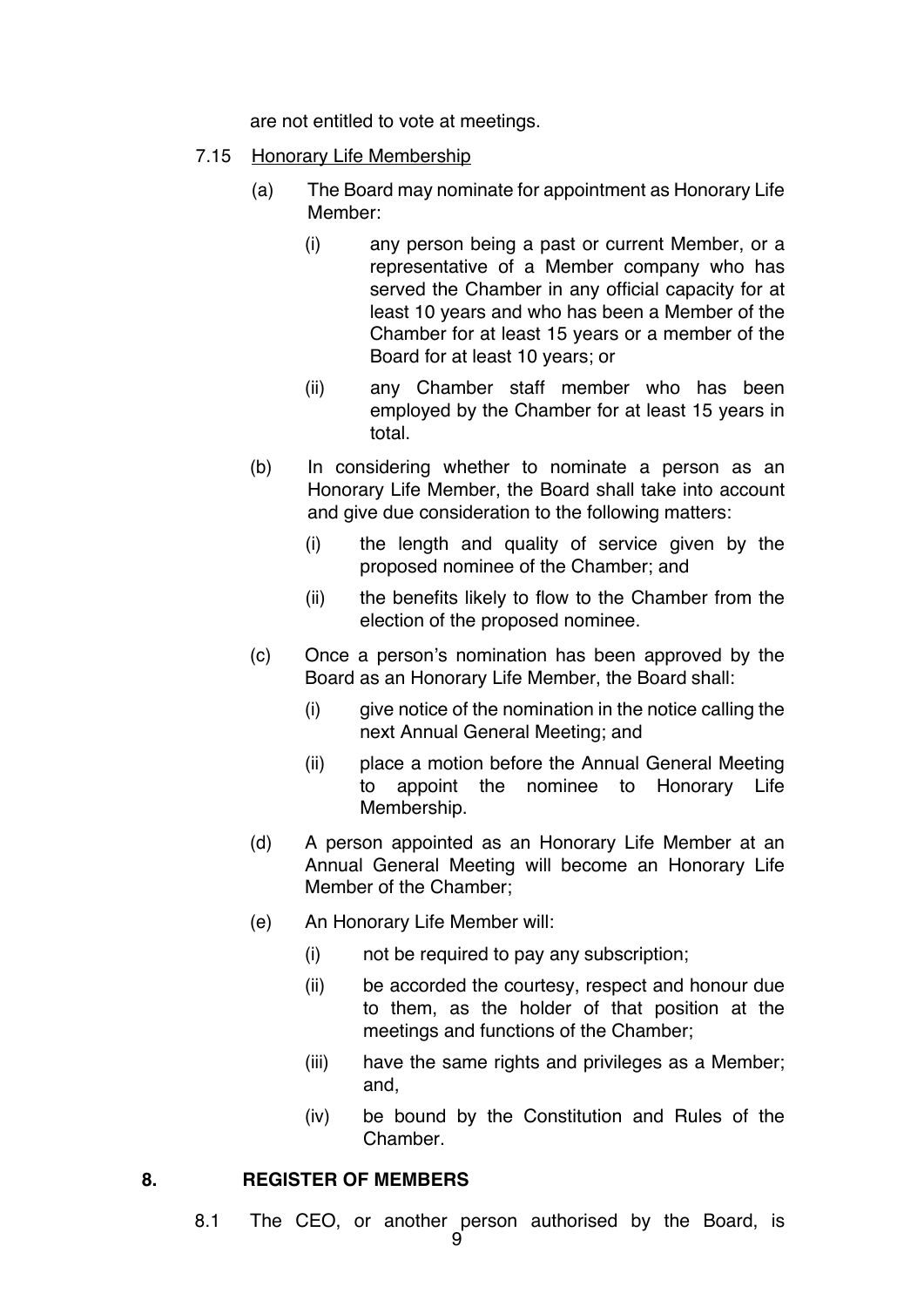responsible for the requirements imposed on the Chamber under section 53 of the Act to maintain the register of Members and record in that register any change in the Membership of the **Chamber** 

- 8.2 The CEO will keep and maintain a register of Members in which will be entered:
	- (a) the full name, address and date of entry of each Member and Member's representative or nominee;
	- (b) any date of resignation of a Member;
	- (c) details about the termination or reinstatement of Membership; and
	- (d) any other particulars the Board or the Members at a general meeting decide.
- 8.3 The register will be available for inspection by Members at the registered office of the Chamber free of charge during regular office hours. A Member must contact the CEO to arrange an inspection of the register.

The Board may withhold certain information about a Member on the register (other than the Member's name) to be made available for inspection if the Board has reasonable grounds for believing the disclosure of the information would put a Member at risk.

- 8.4 A Member must not:
	- (a) use information obtained from the register of Members to contact, or send material to, another Member for the purpose of advertising for political, religious, charitable or commercial purposes; or
	- (b) disclose information obtained from the register of Members to someone else, knowing that the information is likely to be used to contact, or send material to, another Member for the purpose of advertising political, religious, charitable purpose, unless the use or disclosure of the information is approved at a General Meeting.
- $8.5$  If  $-$ 
	- (a) a Member inspecting the register of Members wishes to make a copy of, or take an extract from, the register under section 54(2) of the Act; or
	- (b) a Member makes a written request under section 56(1) of the Act to be provided with a copy of the register of Members,

the Board may require the Member to provide a statutory declaration setting out the purpose for which the copy or extract is required and declaring that the purpose is connected with the affairs of the Chamber.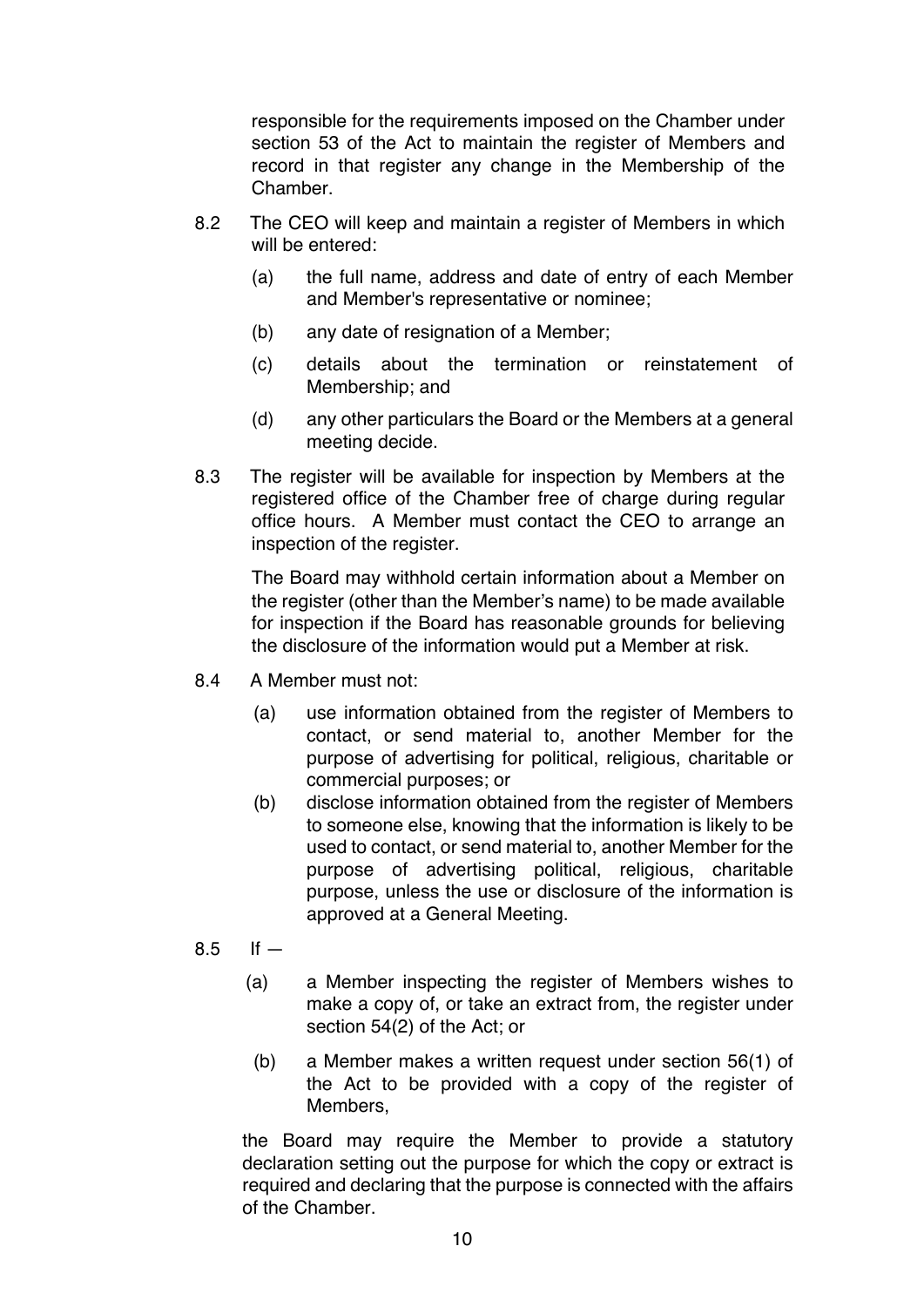# **9. GRIEVANCE PROCEDURE**

#### 9.1 Grievance by a Member

Where a Member has a grievance with another Member or with the Chamber and that Member considers the grievance warrants investigation and action by the Chamber, the Member shall follow the procedure set out in this Rule.

#### 9.2 Grievance Officer

The Member shall contact, either by telephone or in writing, the Grievance Officer and advise the Grievance Officer that they have a grievance which they wish to discuss. The identity of the nominated Grievance Officer will be communicated to all Members of the Chamber by written notice. Where a grievance is to be submitted in writing it should be addressed clearly to the Grievance Officer and marked "Private & Confidential".

# 9.3 Action by Grievance Officer

- (a) Where a grievance has been received by the Grievance Officer they shall, as soon as practicable, meet with, or discuss the grievance with the aggrieved Member. The Grievance Officer may take whatever steps and conduct whatever investigations necessary to determine whether the grievance is legitimate;
- (b) Where the Grievance Officer determines the grievance is legitimate they shall take all reasonable steps to resolve the grievance;
- (c) Where the Grievance Officer determines the grievance is not legitimate they shall advise the aggrieved Member accordingly. If the aggrieved Member is not satisfied with the Grievance Officer's determination they may take whatever further action they consider necessary or appropriate;
- (d) Where the Grievance Officer is unable to resolve a grievance or considers the grievance of a very serious nature they shall report the grievance to the Chief Executive Officer and/or the Board for action; and
- (e) All grievances received by the Grievance Officer, and all information surrounding the circumstances of a grievance which is discovered by the Grievance Officer on investigation shall be confidential and may be communicated only to the Chief Executive Officer and/or the Board.
- 9.4 Procedures by Grievance Officer

In investigating a grievance and/or determining its legitimacy, the Grievance Officer shall observe and apply the rules of natural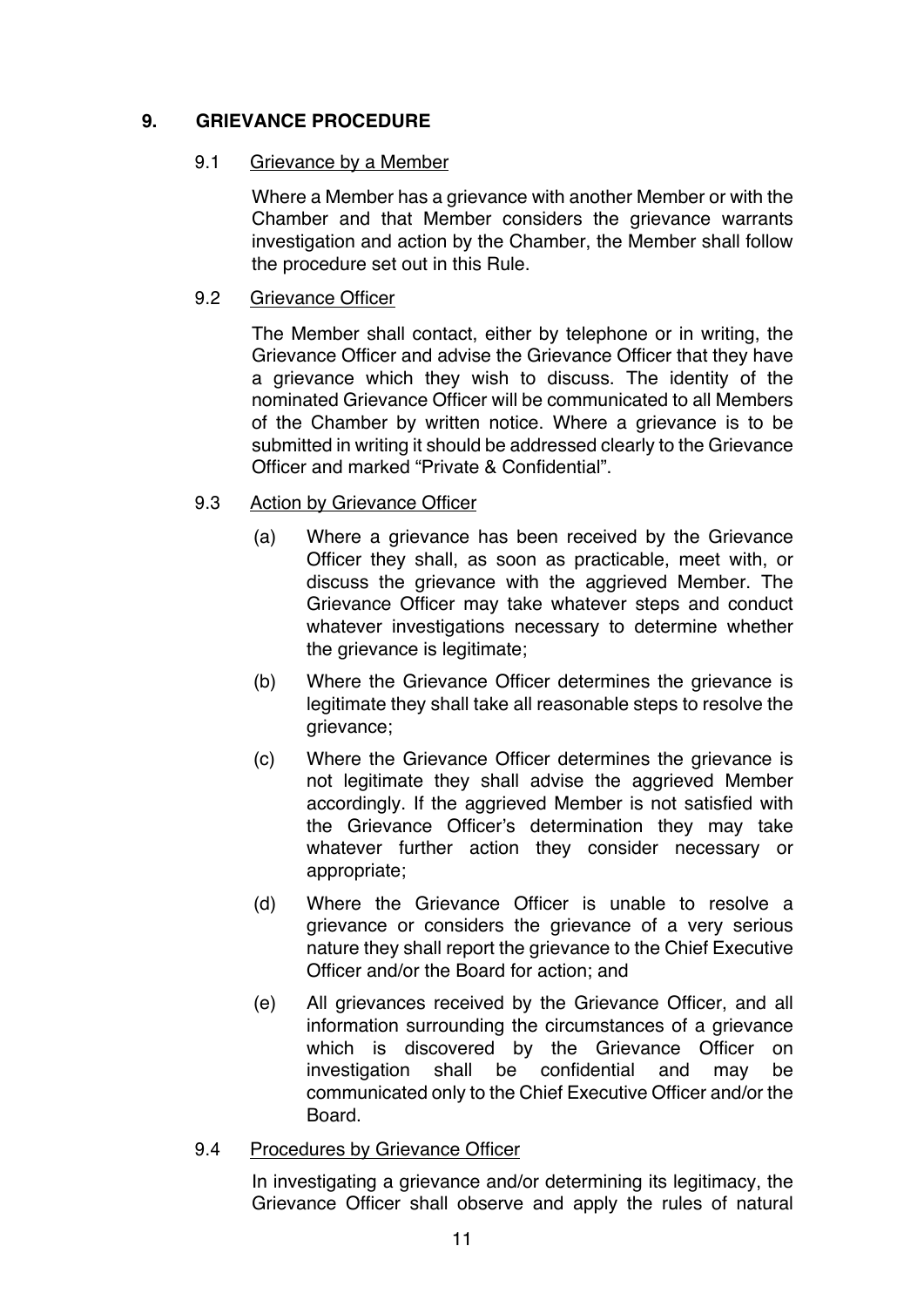justice.

# **10. TERMINATION**

- 10.1 A Member shall cease to be a Member if they:
	- (a) do not pay outstanding debts owed to the Chamber within 3 months of the debt becoming due, unless the Board resolves to extend the period for a further 3 months in which case the amount must be paid within 6 months;
	- (b) resign;
	- (c) as a natural person:
		- I. become bankrupt;
		- II. become of unsound mind;
		- III. are convicted of an indictable offence; or
		- IV. die.
	- (d) as a Body or a Firm become defunct or are wound up; or
	- (e) are expelled by the passing of a motion at a Special General Meeting as outlined in Rule 11.

#### 10.2 Resignation

Members wishing to resign must give 1 month's written notice to the Chief Executive Officer.

Resignation or termination of membership does not clear debts owed to the Chamber. Upon resignation or termination of Membership for whatever reason, Members must immediately pay any outstanding debts including arrears of subscriptions, owed to the Chamber.

10.3 Reinstatement

The Board may reinstate the Membership of any former Member to the Chamber once that Member has cleared all debts owed to the Chamber in accordance with Rule 9.

#### **11. EXPULSION**

The Chamber may expel any Member, and may do so by:

- (a) calling a Special General Meeting to expressly consider the question of "a motion of expulsion";
- (b) giving the Member who is the subject of the motion, written notice setting out the grounds for complaint, 7 days before the scheduled Special General Meeting; and
- (c) securing the votes of at least three quarters of the Members present and voting at the Special General Meeting.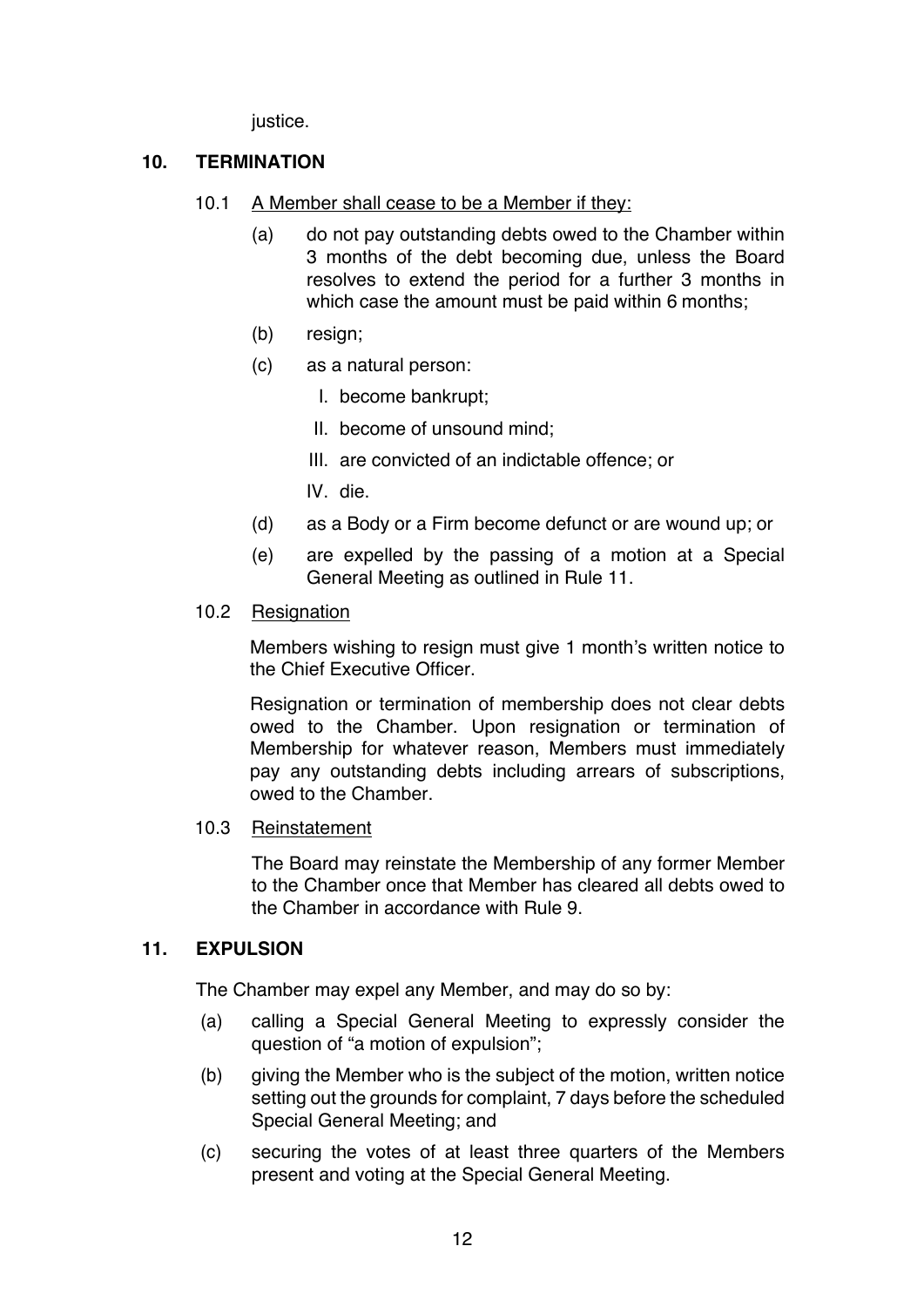# **12. SUBSCRIPTIONS**

#### 12.1 Annual Subscriptions

The amount of and time for payment of annual subscriptions payable by a Member will be determined by the Board from time to time. In making its determinations, the Board may prescribe different rates for different Divisions of Membership or any other basis of differentiation that the Board decides or these Rules may require.

#### 12.2 Levies

The Board may impose a levy on any one or more of the Divisions provided that the total of the levies imposed on a Member during any year does not exceed the amount of the annual subscription of that Member or Division for that year.

#### 12.3 Nomination Fee

The Board may determine, from time to time, the amount and time for payment of nomination fees payable by Members.

#### **13. BOARD**

#### 13.1 Policies of the Chamber

Apart from any determinations made by a General Meeting of Members, the policies of the Chamber are to be determined by the Board. The Board is responsible for the governance policy, conduct, management and finances of the Chamber as well as all other matters provided for by this Constitution.

The Board may from time to time co-opt any persons with suitable qualifications to a committee to review policy and report back to the Board.

#### 13.2 Composition of Board

The Board will consist of not less than 6 people (inclusive of the President) who are either:

- a) nominee or representative of a Member that is a Firm or Body; or
- b) a Member that is a natural person.

All Board members will be elected at an Annual General Meeting for a term of office as defined by Rule 13.4.

At the end of the stipulated term, the positions of Board members whose term has expired pursuant to Rule 13.4 must be declared vacant immediately prior to the Annual General Meeting. Board members whose terms have expired may nominate for subsequent terms.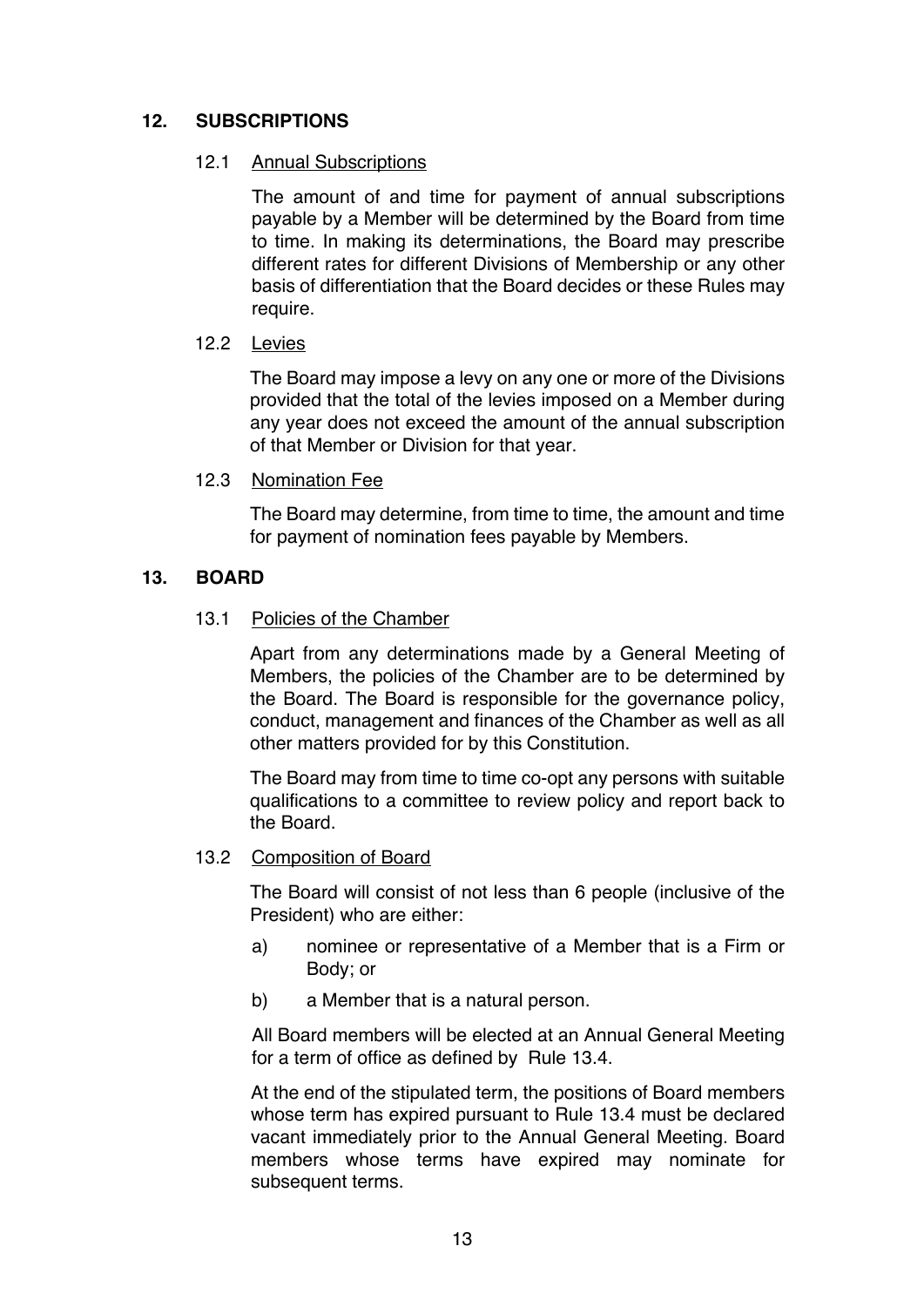13.3 The President shall be elected directly by the Members and the Board shall appoint, by simple majority, 2 of its members to the positions of Vice President and Treasurer.

#### 13.4 Term of Office for Board members

Board members are elected for a term of 2 years. The terms are staggered, with the terms of half of the Board (at least 3) expiring and being open for election each year.

#### 13.5 Vacancies on Board

A position on the Board, (including that of President) will be deemed vacant if a member of the Board:

- (a) resigns as a member of the Board by notice in writing sent to the President;
- (b) fails to attend 3 consecutive meetings of the Board for which they have had due notice, unless they have been granted leave of absence by a resolution of the Board;
- (c) is removed from office at a Special General Meeting;
- (d) dies or departs for more than 6 months from the State of Western Australia;
- (e) being a natural person Member, ceases to be a Member;
- (f) is removed as a representative or nominee of the Firm or Body that appointed them;
- (g) being the nominee or representative of a Member that is a Firm or Body ceases to be the nominee or representative of the appointing Firm or Body;
- (h) being the nominee or representative of a Member that is a Firm or Body that ceases to be a Member;
- (i) becomes ineligible to accept an appointment as a Board member under section 39 of the Act; or
- (j) becomes permanently unable to act as a member of the Board because of a mental or physical disability.

In the event of death, disqualification, or resignation of the President, the Board will elect by ballot, another member of the Board to hold the position subject to ratification by Members at the next Annual General Meeting for a 2 year term.

#### 13.6 Filling Casual Vacancies on the Board

The Board may from time to time fill casual vacancies on the Board as they become open arising from circumstances outlined in Rule 13.5 and Rule 15.5.

Casual Board members are subject to confirmation by election at the next Annual General Meeting for a 2 year term.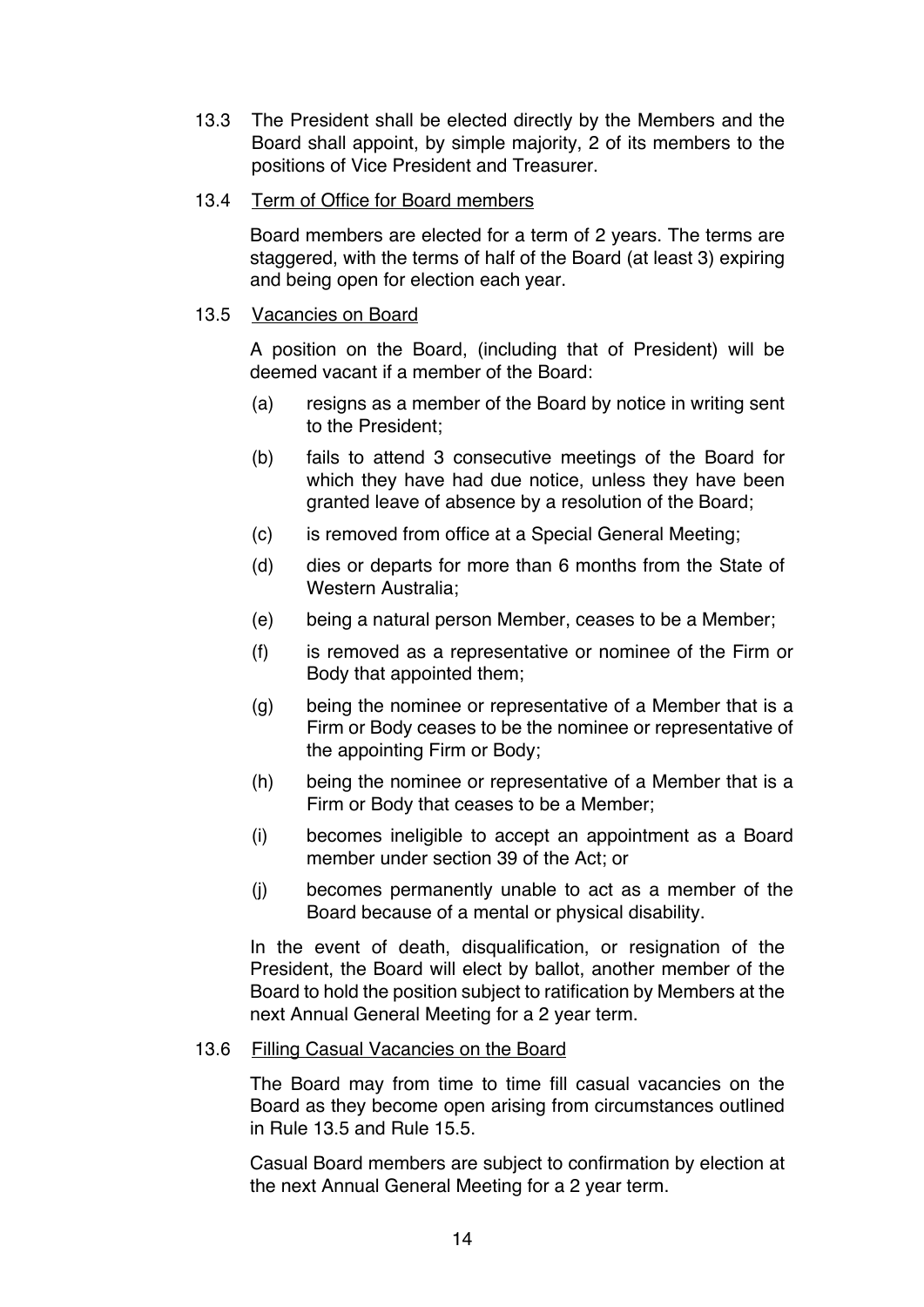#### 13.7 Payment to Board members

Board members will not be paid to carry out duties of the Board, Payments to Board members to carry out the duties of the Board out of funds of the association must be authorised by resolution of the membership of the Chamber at an Annual General Meeting or Special General Meeting.

# **14. COMMITTEES OF THE CHAMBER**

The Board may, from time to time, form or disband Committees of the Chamber to undertake the work of the Board in a more efficient and effective manner.

The name, structure, terms of reference and composition of such Committees will be determined by resolution of the Board.

The Board may delegate authority to these Committees under these Rules in order for them to fulfill their terms of reference.

# **15. ELECTIONS**

- 15.1 Elections for President and the Board will take place at the Annual General Meeting of the Chamber according to the procedure set out in Rule 15.9.
- 15.2 A candidate for election must be either:
	- a) a natural person Member; or
	- b) a duly appointed nominee or representative (approved by the Board) of a Body or Firm that is a Member; and
	- c) be in good standing of the Chamber; and
	- d) be nominated, in writing, by a Member and seconded by another Member; and
	- e) in the case of a nominee or representative of a Firm or Body each Member nominating the candidate must agree with the Chamber that the Member will procure that its candidate will comply with this Constitution; and
	- f) the nomination papers must include the candidate's signed consent to the nomination.
- 15.3 In accordance with S39 of the Act, the following persons are not eligible to be nominated for election to be a member of the Board or to be elected a member of the Board:
	- a) a person who is, according to the Interpretation Act 1984 section 13D, a bankrupt or person whose affairs are under insolvency laws;
	- b) a person who is not eligible under the Act to be a member of a committee;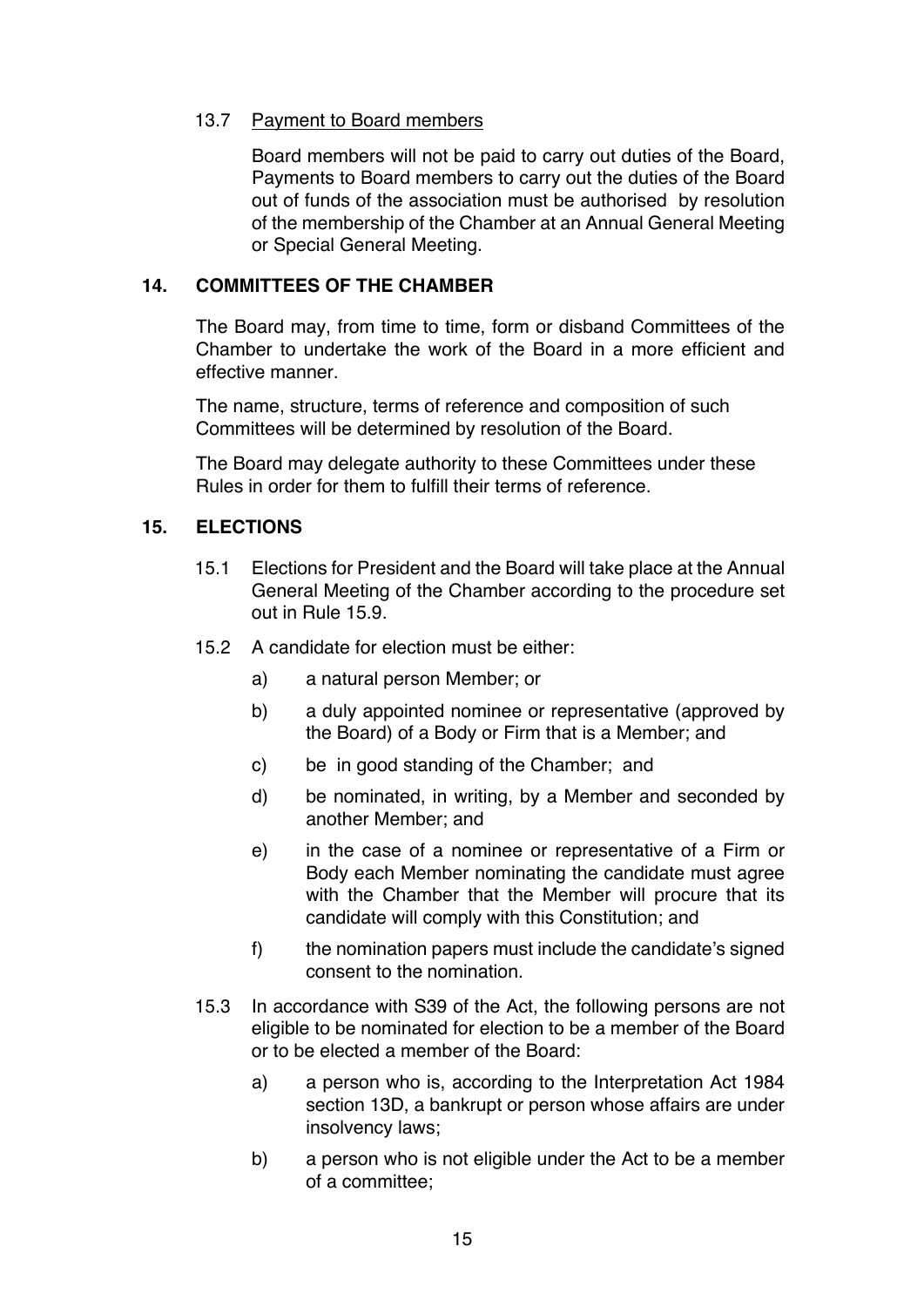- c) in the case of a Firm or Body a person who is not or has ceased to be the nominee or representative of that Firm or Body
- d) a person who has been convicted, within or outside the State, of —
	- (i) an indictable offence in relation to the promotion, formation or management of a body corporate; or
	- (ii) an offence involving fraud or dishonesty punishable by imprisonment for a period of not less than 3 months; or
	- (iii) an offence under Division 3 or section 127 of the Act
- 15.4 The nomination papers must be lodged at the office of the Chamber at least 21 days before the day of the election. If the number of candidates is equal to the number of vacancies, the Chair of the Annual General Meeting will declare the candidates duly elected.
- 15.5 If the required number of nominations is not received 21 days before the meeting, nominations will be accepted, at the discretion of the Board, up until the time of elections at the Annual General Meeting.
- 15.6 If the number of candidates is less than the number of vacancies, the Chair of the Annual General Meeting will declare the candidates duly elected.

As soon as it is convenient after the meeting, the Board will fill the remaining vacancy or vacancies pursuant to the power vested in it by Rule 13.6.

- 15.7 If the number of candidates nominated exceeds the number of vacancies to be filled, an election by ballot will be conducted pursuant to the procedure in Rule 15.9.
- 15.8 Any candidate may withdraw their nomination any time prior to the meeting by notifying the Board in writing.
- 15.9 Procedure for election by ballot:
	- (a) The Board will appoint 2 Members who are not candidates to be the scrutineers for the election;
	- (b) If the appointed Member is unable or unwilling to act as a scrutineer, the Board will appoint another Member in their place;
	- (c) The decision of a majority of the scrutineers will be deemed to be the decision of them all and will be final;
	- (d) Members must vote for the exact number of candidates required to fill each position;
	- (e) Immediately after the close of the ballot, the Chair or their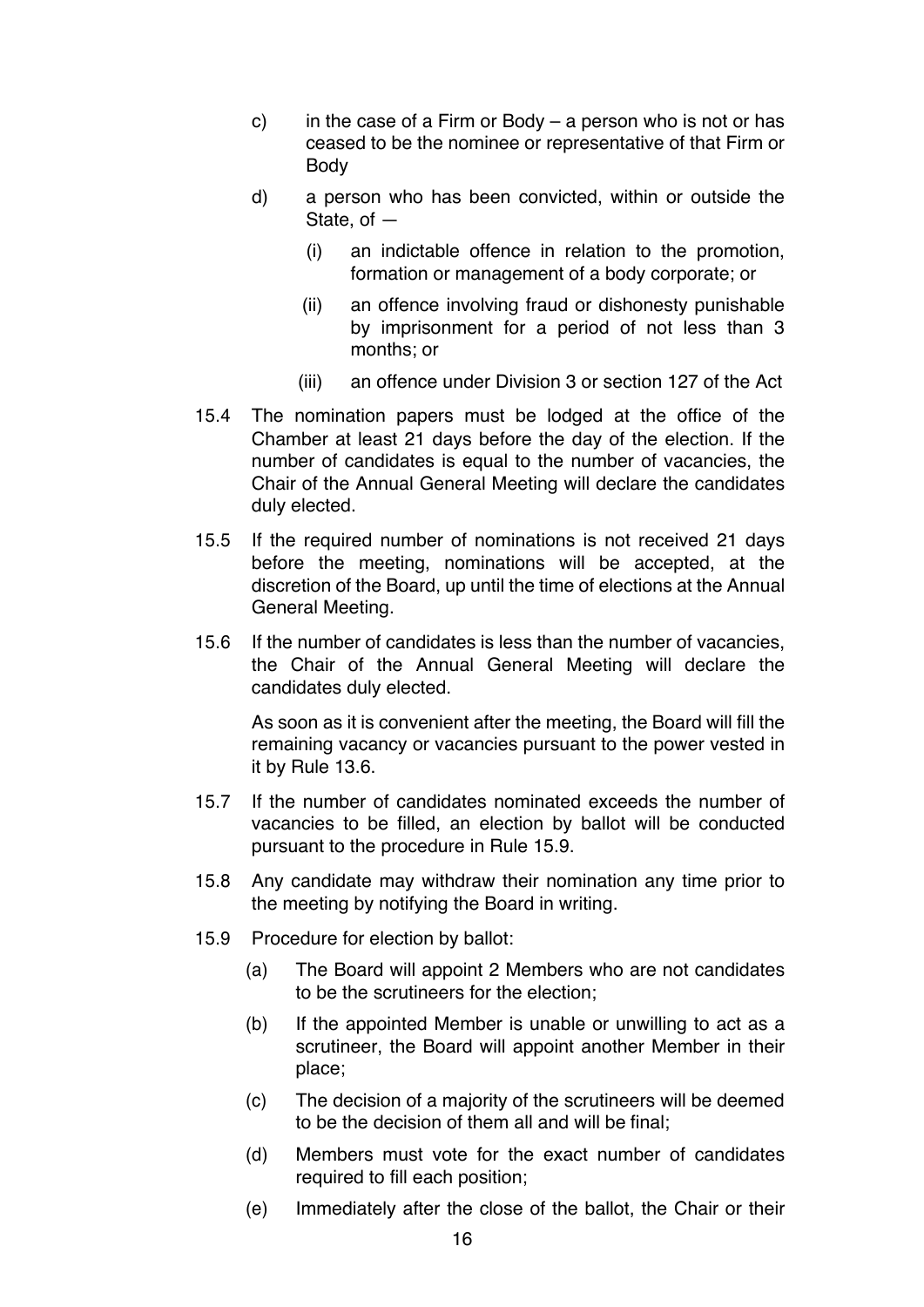nominee that is responsible for distributing and collecting the ballots will give the completed ballot papers to the scrutineers;

- (f) The candidate receiving the greatest number of votes will be elected;
- (g) If there is an equal number of votes for candidates vying for the same position, the Chair will have the casting vote;
	- i. If the Chair is the candidate that is tied with another candidate for a position, they shall vacate the chair at a convenient time during the meeting and the meeting will elect another Chair to exercise the casting vote.
- (h) To be eligible to become the President a person must have been a Member for at least 3 months prior to the Annual General Meeting at which the election takes place.

#### **16. PROCEDURES OF BOARD MEETINGS**

#### 16.1 Monthly and Special Board Meetings

The Board will, unless otherwise determined by the Chamber in General Meeting, meet at least once every month except December, on a day that the Board determines from time to time. Special meetings of the Board may be convened by the President, or by any other 5 members of the Board.

#### 16.2 Notice of Board Meeting

Notice of a meeting of the Board*,* stating the business of the meeting must be given by the Chief Executive Officer to each member of the Board at least 3 days prior to the meeting.

#### 16.3 Chair of Board Meetings

The President, or in their absence, a Vice President, shall be the Chair of all meetings of the Board, or in their absence, the Board may elect a Member to chair the meeting.

#### 16.4 Procedure

The procedure to be followed at the Board meeting must be determined from time to time by the Board. The order of business at a Board meeting may be determined by the members of the Board at the meeting.

#### 16.5 Quorum

No business will be transacted at any Board meeting unless a quorum of Members is present at the time when the meeting proceeds to business. Unless otherwise determined by the Board, 5 Members of the Board present and voting constitutes a quorum.

#### 16.6 Material Personal Interest

A member of the Board or Chamber Committee, established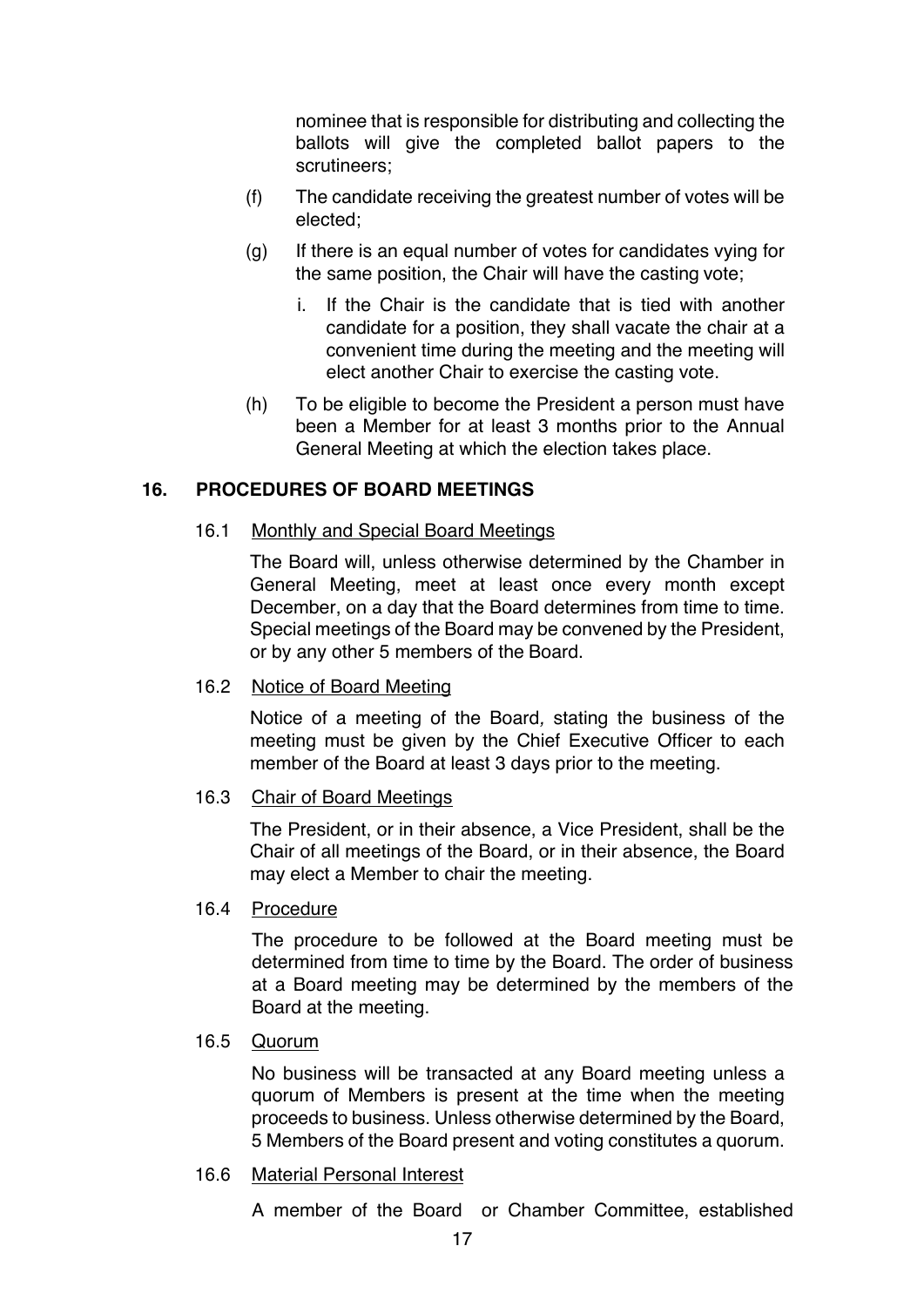pursuant to Rule 14, who has a material personal interest in a matter being considered at a meeting must, as soon as they become aware of that interest, disclose the nature and extent of his or her interest to the Board under s42(1)(2) of the Act, and under s43 must not be present while the matter is being considered at the meeting or vote on the matter.

# **17. POWERS OF THE BOARD**

- 17.1 The Board may perform and exercise all of the Objects, functions and Powers that may be exercised by the Chamber, other than those Objects, functions and Powers that are required by these Rules to be performed and exercised by a General Meeting of Members. Furthermore, the Board has power to perform all such acts and do all such things as appear to the Board to be necessary or desirable for the proper conduct and management of the affairs and business of the Chamber.
- 17.2 The Board may, from time to time, appoint or dismiss any officer and staff as it deems to be necessary for the purpose of carrying out the Objects of the Chamber and may pay or allow salaries, allowances, superannuation and recompenses that the Board, from time to time, deems appropriate.
- 17.3 The Board may enter into contracts on behalf of the Chamber that it deems advisable and at all times may dispose of funds of the Chamber that it deems to be in the best interest of and for carrying out the Objects of the Chamber.
- 17.4 The Board may refer questions of general importance to the Members at a General Meeting.
- 17.5 The Board may appoint at its first meeting after the Annual General Meeting, a solicitor for the ensuing year.

# **18. CHIEF EXECUTIVE OFFICER**

The Board is empowered to appoint or remove a Chief Executive Officer (CEO) from the Chamber and to decide upon his or her remuneration and duties.

The Board may delegate to the CEO any of the Powers, as it sees fit, from time to time, by resolution of the Board.

#### **19. FINANCE**

- 19.1 The financial year for the Chamber will be from 1 July to 30 June.
- 19.2 The Board will establish a system for sound financial management.
- 19.3 The Board will approve the annual budget.
- 19.4 Any expense or capital expenditure outside of the delegated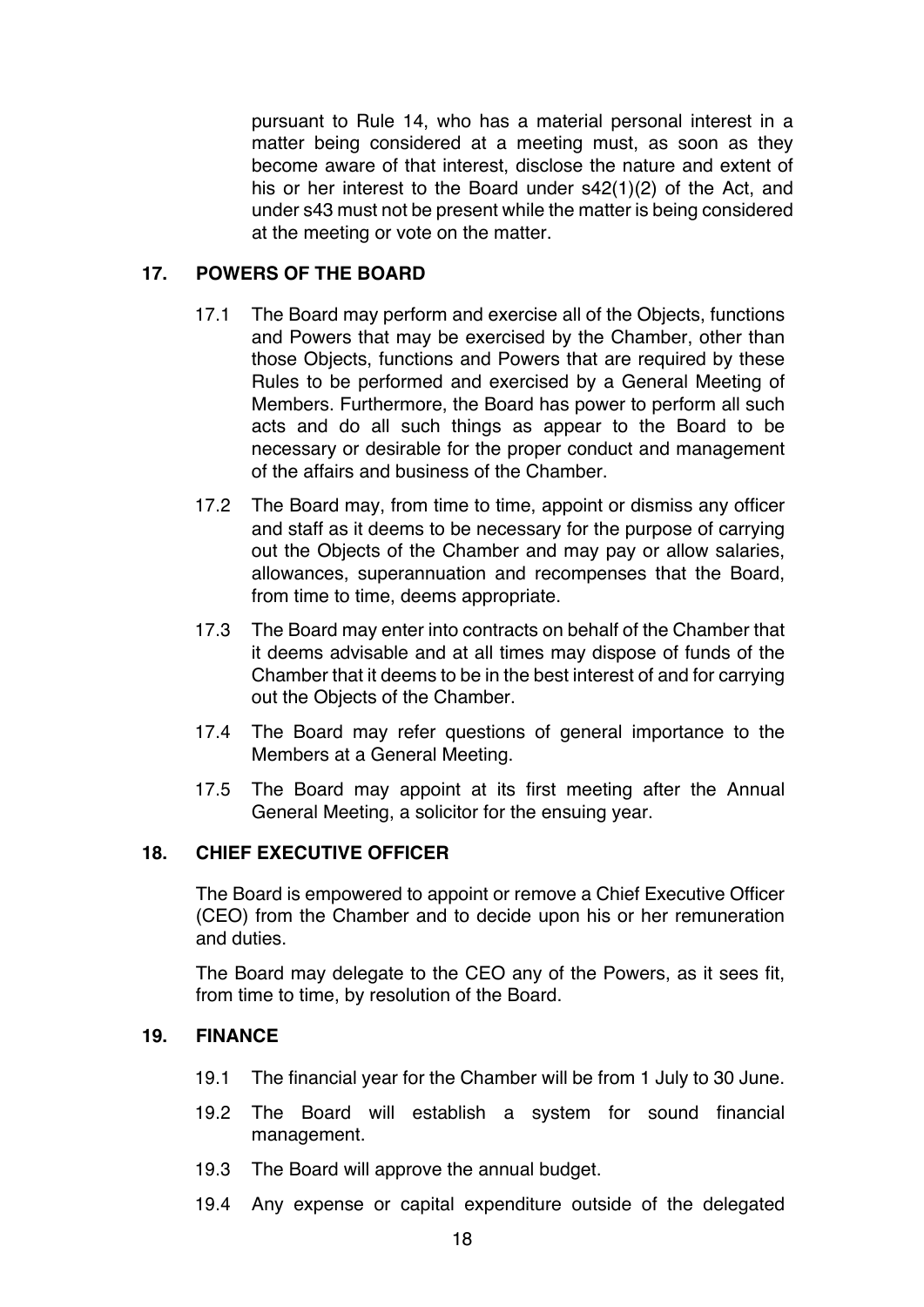authority of the CEO must be approved by the Board.

- 19.5 The Board will be responsible for keeping a correct and up to date accounting record with full details of all receipts and expenditure connected with the work of the Chamber under s66 of the Act.
- 19.6 The Treasurer will present to each meeting of the Board, a true and correct financial statement.
- 19.7 The financial statement, or summary of the financial statement, will form a part of the minutes of the meeting at which it is presented.
- 19.8 The accounts of the Chamber may be published from time to time as the Board determines or otherwise made available to Members.
- 19.9 The Chamber will have an account in its name with a financial institution from which all expenditure of the Chamber is made and into which all funds received by the Chamber are deposited.
- 19.10 Subject to any restrictions imposed at a general meeting, the Board may approve expenditure on behalf of the Chamber, delegating authority to the CEO, as it sees fit.
- 19.11 The Board may authorise the CEO to expend funds on behalf of the Chamber up to a specified limit without requiring approval from the Board for each item on which the funds are expended.
- 19.12 All cheques, drafts, bills of exchange, promissory notes and other negotiable instruments of the Association must be signed by —
	- (a) 2 authorised signatories; or
	- (b) one committee member and a person authorised by the Board
- 19.13 All funds of the Chamber must be deposited into the Chamber's account within 5 working days after their receipt.

#### **20. CUSTODY OF BOOKS**

- 20.1 Subject to Rule 20.2 the books and any securities of the Chamber must be kept in the CEO's custody or under the CEO's control.
- 20.2 The financial records and, as applicable, the financial statements or financial reports of the Chamber must be kept in the treasurer's custody or under the treasurer's control.
- 20.3 Rules 20.1 and 20.2 have effect except as otherwise decided by the Board.
- 20.4 The books of the Chamber must be retained for at least 7 years.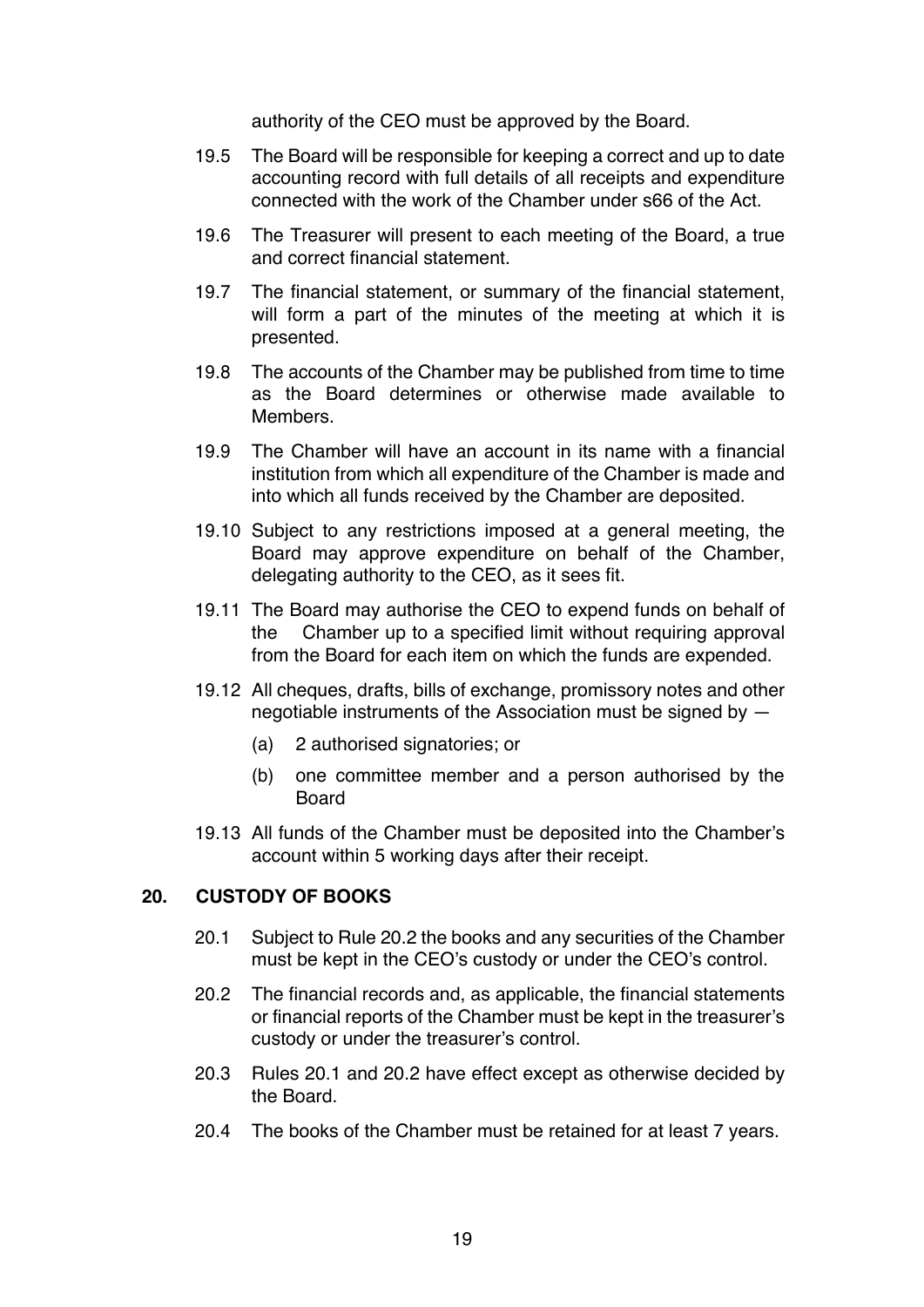# **21. MINUTES**

#### 21.1 Minutes to be kept

Proper minutes must be kept of all proceedings of General Meetings and meetings of the Board, and any other meetings of the Chamber, if so determined by the Board.

#### 21.2 Circulation of minutes

Copies of minutes of the last General Meeting or meeting of the Board will be circulated with or prior to the notice summoning the next general meeting or meeting of the Board, as the case may require.

Minutes will be taken as read unless a majority of those present at the subsequent meeting decide to the contrary.

- 21.3 All minutes of General Meetings or meetings of the Board must be signed by the Chair of that meeting at which the proceedings took place or by the Chair or the next succeeding meeting.
- 21.4 Evidence

Duly signed minutes are prima facie evidence of the proceedings to which they relate. Any disclosure will be recorded in the meeting minutes under s42(6) of the Act.

#### **22. RECORD OF OFFICE BEARERS**

The CEO, or another person authorised by the Board, is responsible for the requirements imposed on the Chamber under section 58 of the Act to maintain the register of office bearers and record in that register any change in the Membership. Maintenance and access to the register of Office Bearers will be as per Rules 8.2, 8.3, 8.4.

#### **23. GENERAL MEETINGS**

#### 23.1 Annual General Meeting

The Board must determine the date, time and place of the annual general meeting. If it is proposed to hold the annual general meeting more than 6 months after the end of the Chamber's financial year, the CEO must apply to the Commissioner for permission under section 50(3)(b) of the Act within 4 months after the end of the financial year. The purpose of the meeting is for:

- (a) receiving the President's Annual Report;
- (b) receiving CEO's Annual Report;
- (c) receiving the Annual Financial Report for the financial year duly audited by the Auditor;
- (d) the election to fill the vacant seats of the Board for a new term;
- (e) the appointment of a firm of Auditors for the Chamber; and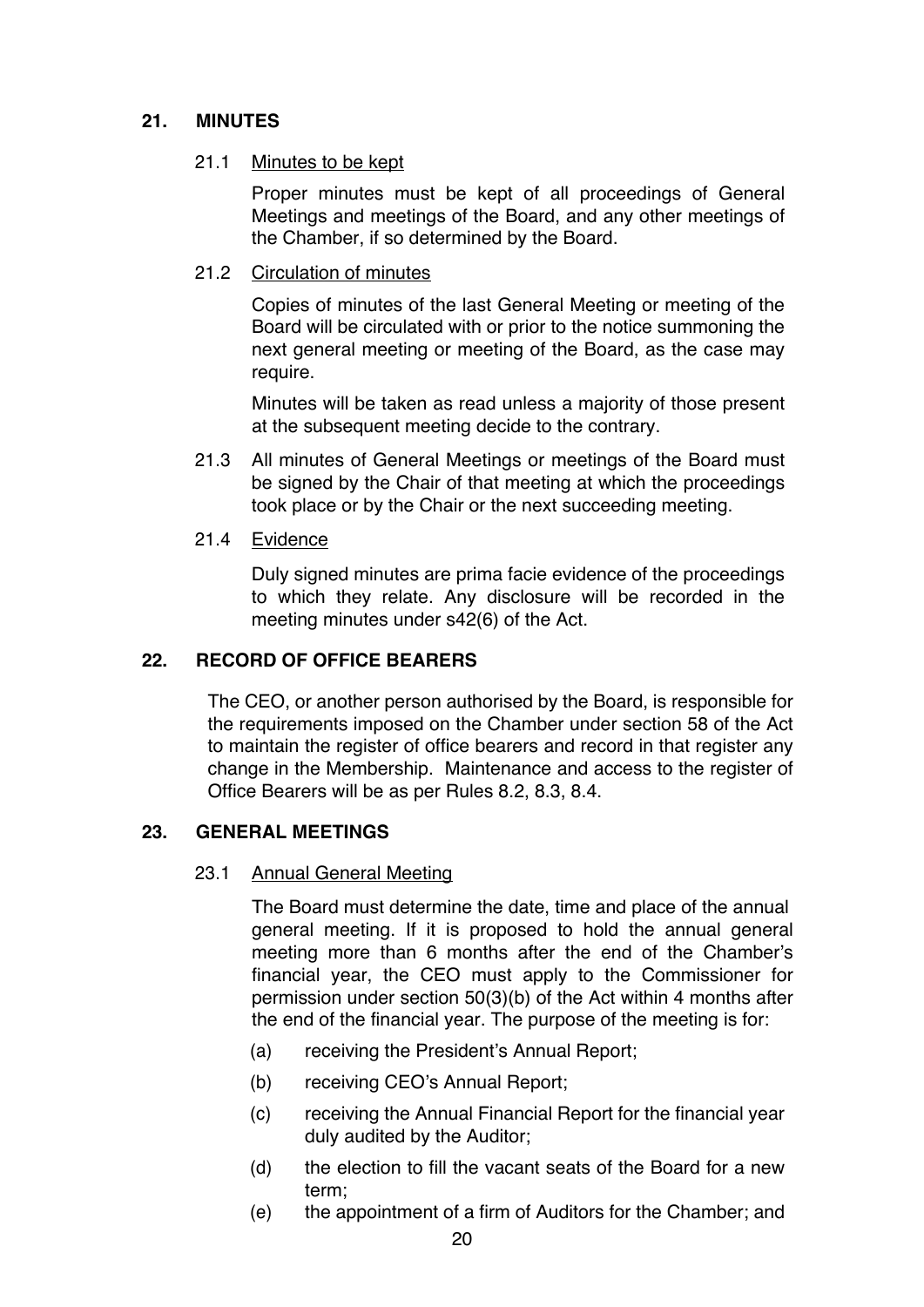- (f) dealing with any other business of which notice has been given at least 21 days before the meeting.
- 23.2 If a quorum is not present within 30 minutes after the time for the General Meeting as set out in the notice for General Meeting then the meeting must be automatically dissolved if convened at the request of Members; in any other case:
	- (a) the General Meeting is adjourned to a data and time specified by the Board; and
	- (b) if no quorum is present at the adjourned General Meeting within 30 minutes after the time for the adjourned General Meeting as set out in the notice, then the quorum requirement will be amended to 5 Members and provided that at least 5 Members are present at that adjourned General Meeting then a quorum shall be deemed to have been satisfied.

#### 23.3 General Meetings

A General Meeting of the Chamber may be called once a year and from time to time as the Board thinks necessary

#### 23.4 Special General Meetings

The Board may, whenever it deems appropriate, and the President will, upon requisition of 10% of Members of the Chamber or 15 Members, whichever is the greater, convene a Special General Meeting of the Chamber.

The requisition must:

- (a) be in writing;
- (b) state the objects for which the meeting is being called; and
- (c) notice must be given by circular to all Members of the Chamber entitled to attend at least 14 days prior to the meeting.

#### 23.5 Notice of Meetings

Any notice of a meeting of the Chamber must state the business of the relevant meeting and the rights of the member to vote. Notice must be given at least 14 days prior to the relevant meeting, to all Members entitled to attend and vote a general meeting.

#### 23.6 Quorum

No business shall be transacted at a General Meeting of the Chamber unless a quorum is present. Except where otherwise provided in these Rules, at all General Meetings of the Chamber a total of 15 Members present in person or by Representative, will constitute a quorum.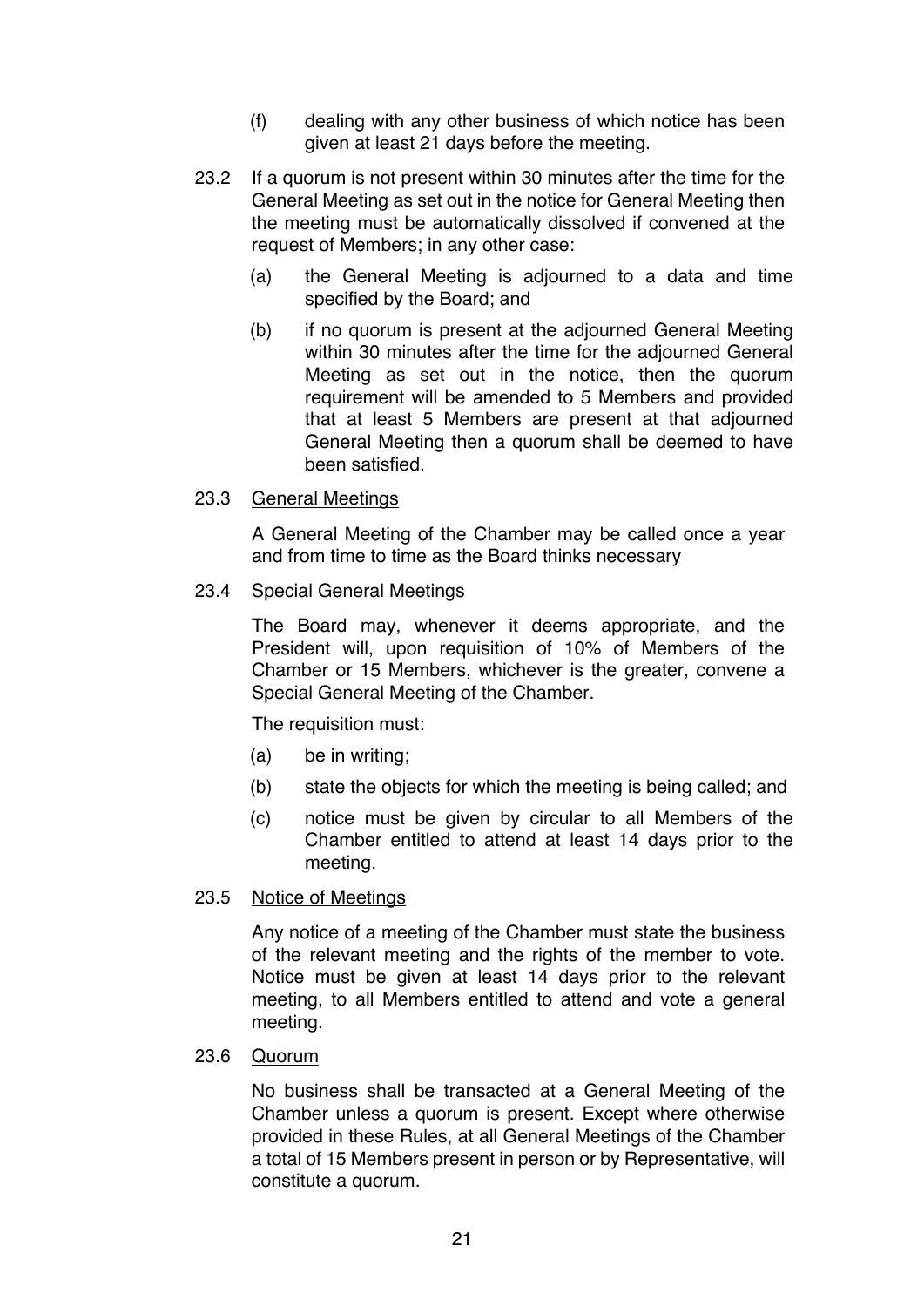# 23.7 Chair

The President or in their absence, the Vice President will be the Chair of all General Meetings, or in their absence, the meeting will elect the Chair of that meeting.

#### 23.8 Voting

Voting at all General and Special Meetings will be done by a show of hands; however, a proposer and seconder or any 2 Members may request a vote to be recorded by ballot.

#### 23.9 Decisions

Except where otherwise required by this Constitution, decisions of the Chamber will be passed by a majority of Members present and voting. In the event of an equality of votes, the Chair of a meeting will have a casting vote as well as a deliberate vote.

# **24. FINANCIAL STATEMENTS AND FINANCIAL REPORT**

- 24.1 For each financial year, the Board must ensure that the requirements imposed on the Chamber under Part 5 of the Act relating to the financial statements or financial report of the Chamber are met.
- 24.2 This includes the preparation of the financial report; and
	- (a) if required, the review or auditing of the financial statements or financial report, as applicable; and
	- (b) the presentation to the annual general meeting of the financial statements or financial report, as applicable.

# **25. INSPECTION OF RECORDS AND DOCUMENTS**

- 25.1 Rule 8.3 applies to a Member who wants to inspect
	- (a) the record of the names and addresses of committee members, and other persons authorised to act on behalf of the Chamber, under section 58(3) of the Act; or
	- (b) any other record or document of the Chamber.
- 25.2 The Member must contact the CEO to make the necessary arrangements for the inspection.
- 25.3 The inspection must be free of charge.
- 25.4 If the Member wants to inspect a document that records the minutes of a committee meeting, the right to inspect that document is subject to any decision the committee has made about minutes of committee meetings generally, or the minutes of a specific committee meeting, being available for inspection by **Members**
- 25.5 The Member may make a copy of or take an extract from a record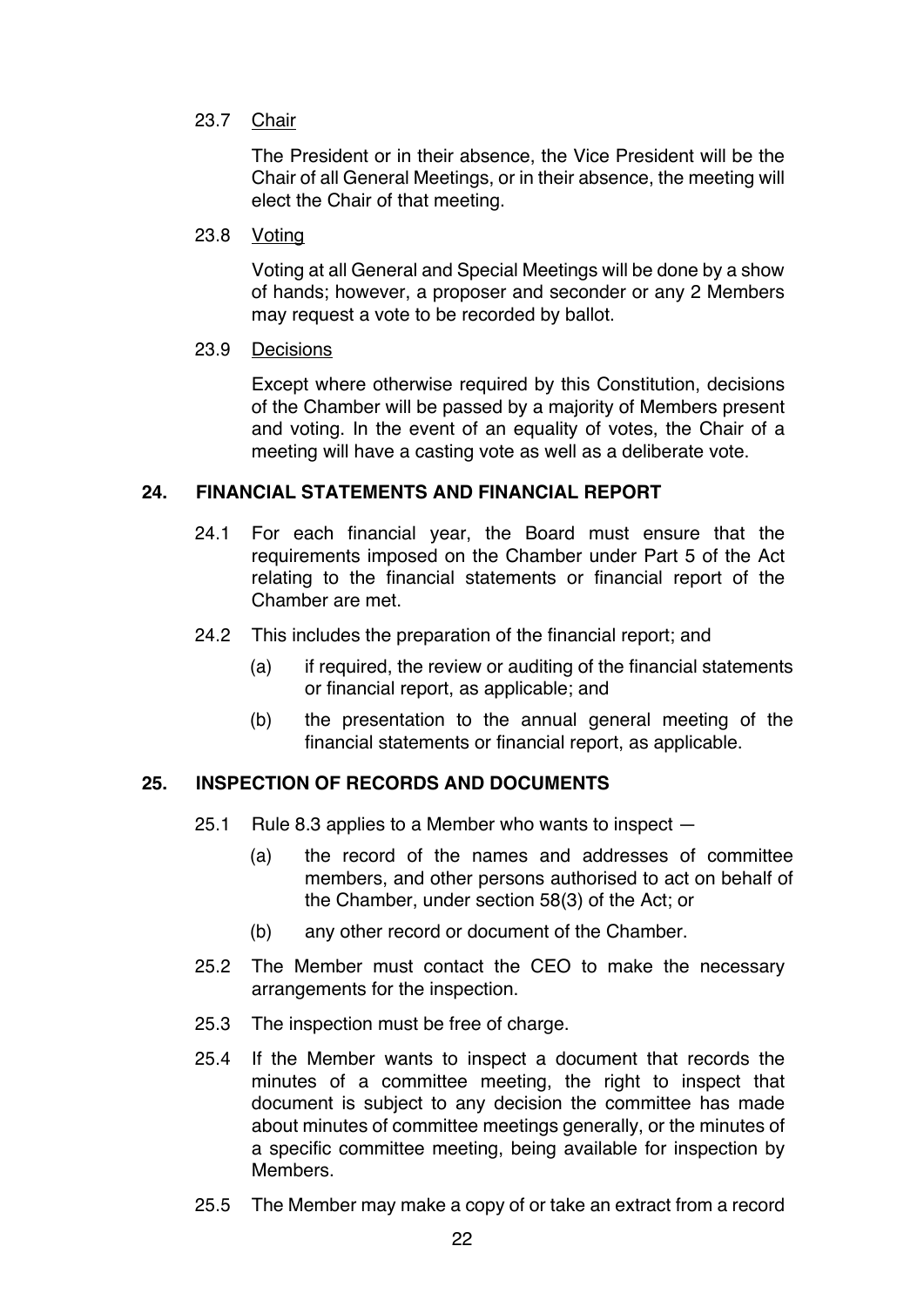or document referred to in Rule 8.4(b) but does not have a right to remove the record or document for that purpose.

- 25.6 The member must not use or disclose information in a record or document referred to in Rule 8.4(b) except for a purpose —
	- (a) that has been approved at a general meeting; or
	- (b) that is related to complying with a requirement of the Act.

# **26. COMMON SEAL**

- 26.1 The Chamber will have a common seal, which will be in the custody of the CEO at the office of the Chamber.
- 26.2 The Seal will be affixed to all deeds, instruments and documents (collectively "documents") that need to be executed under seal by law, or as specified in Rule 26.3.
- 26.3 In the case of documents that pertain to matters within the Powers delegated to the CEO, defined by a policy of the Board, the CEO may affix the Seal and sign on behalf of the Chamber as required, except for documents that pertain to:
	- (a) the sale or disposal of assets, or property, of the Chamber of a value greater than \$50,000;
	- (b) the creation, execution, issue, or any other dealings in or with regard to mortgages, debentures or notes with or without a charge upon all or any of the property or assets of the Chamber; or
	- (c) a head lease over the Chamber Building at 16 Phillimore Street, Fremantle, or any replacement Chamber building.
- 26.4 In the case of documents specified in the exceptions to Rule 26.3, the Seal will be affixed to those documents:
	- (a) when authorised by a resolution of the Board, or of a General Meeting, and
	- (b) is to be attested by in the presence of any 2 of the Trustees and Seal-holders to be appointed in according to these Rules;

# **1. TRUSTEES**

The Board will appoint 3 Members to be Trustees and to use the Seal of the Chamber. The Board have the power to remove any Trustee and may fill the position of any Trustee on the Trustee's removal, resignation, death or incapacity.

The Trustees acknowledge and agree that they are bound by, and shall comply with, the duties and obligations of the Act that apply to Officers of associations and to Board members.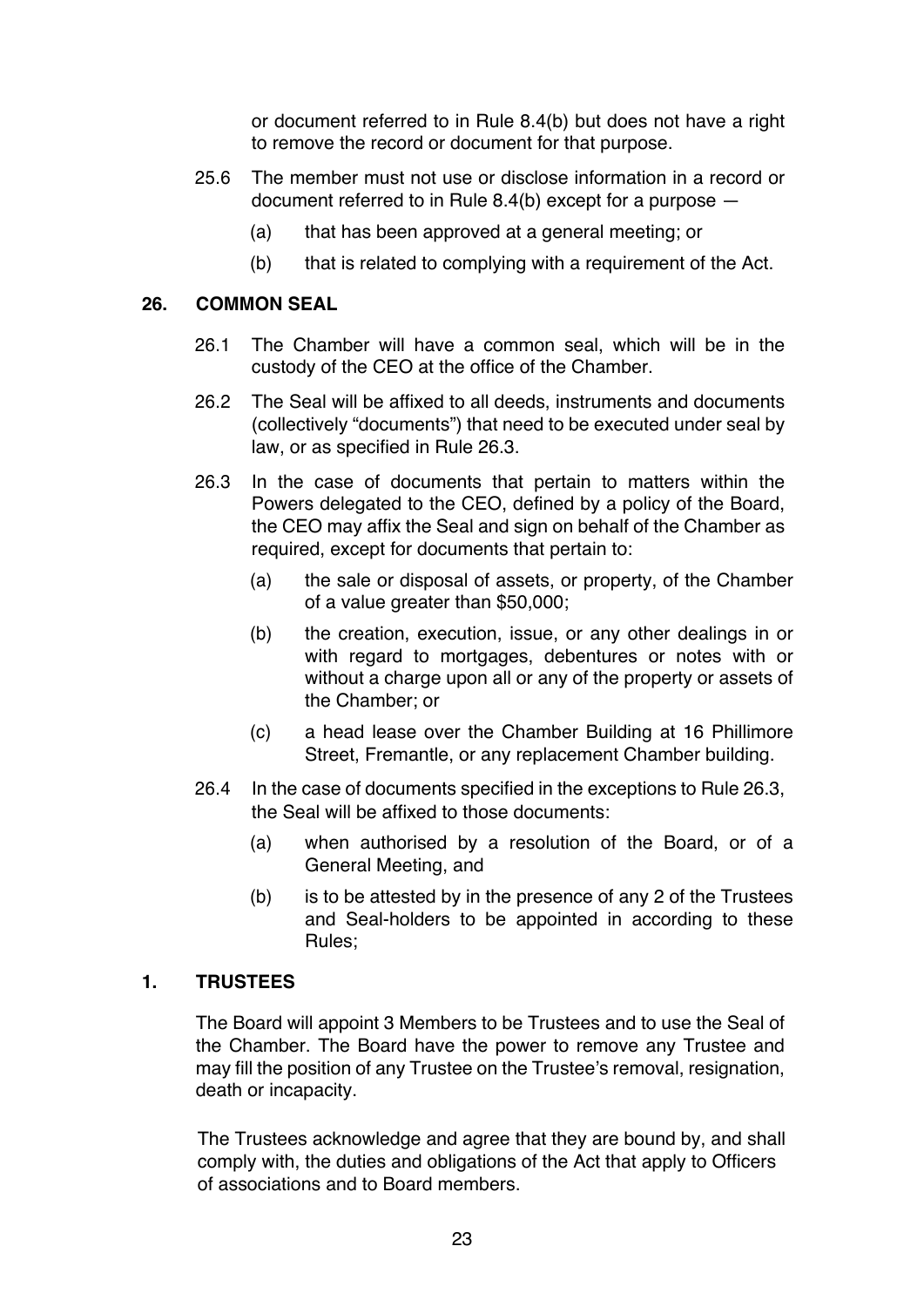# **2. NOTICES**

Any notice given under these Rules is deemed to be duly given if:

- (a) it is handed to the person to whom the notice is to be given personally; or
- (b) it is posted to the Member in a prepaid envelope addressed to that Member at the address for the Member recorded in the register of Members; or
- (c) sent by facsimile or electronic transmission to an appropriate recorded number or recorded electronic address of the member.

Any unintentional omission or error in giving or not giving notice or the non-receipt of notice by any person entitled to receive notice does not invalidate the meeting or any resolution passed at that meeting..

# **3. ALTERATION OF CONSTITUTION**

This constitution may, at any time, be altered in a manner resolved by 75% of Members present and voting at the Annual General Meeting or at a Special General Meeting convened for that purpose.

An up to date copy of the Constitution will be kept by the Chamber in accordance with s35(1) of the Act.

# **4. AUDIT**

The Auditor must audit the accounts of the Chamber once a year and is entitled to full and free access to all accounts, records, documents and papers of the Chamber relating directly or indirectly to the receipt and payment of monies or to the acquisition, receipt, custody or disposal of assets by the Chamber.

Before the Annual General Meeting, the Auditor will examine the accounts and records of the Chamber for the previous financial year and report on whether the accounts and records give a true and fair picture of the financial affairs of the Chamber, and on any other matters arising out of the records that the Auditor considers should be reported to the Members.

# **5. APPOINTMENT OF AUDITOR**

The Chamber will, at each Annual General Meeting, appoint an Auditor for a period of 1 year, who is not a Member of the Chamber. The Auditor will be eligible for reappointment by the Chamber.

# **6. OWNERSHIP**

All property of whatever kind belonging to the Chamber will be vested in it. The Chamber will have custody of all deeds and documents of title relating to the property.